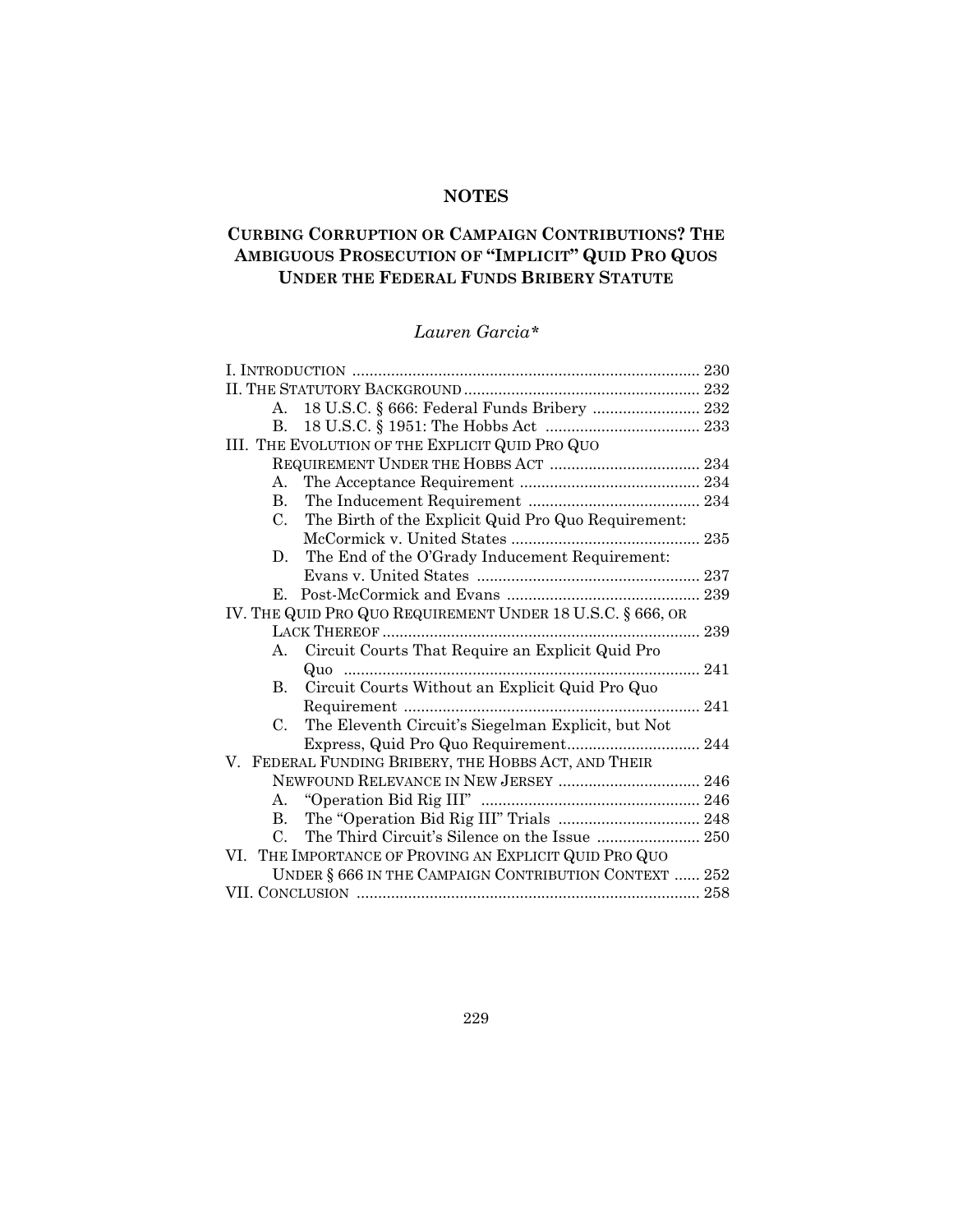#### I. INTRODUCTION

For years, federal courts in almost every jurisdiction have struggled to define the crime of bribery under various statutes and in varying contexts.<sup>1</sup> However, defining bribery in the political campaign contribution context has proven to be particularly troublesome, as it requires the careful judicial balancing of two correspondingly fundamental American interests. On one hand, the FBI and federal prosecutors alike have an interest in rooting out public corruption amongst federal, state, and local officials to ensure the public's trust and confidence in the United States government.<sup>2</sup> On the other hand, American election campaigns and political platforms have historically been privately funded; public officials have an interest in soliciting contributions in order to represent and serve their constituents.<sup>3</sup>

Presently, investigating public corruption ranks first among the FBI's criminal priorities4—the most common forms of which include bribery and extortion.<sup>5</sup> Not surprisingly, 18 U.S.C. § 1951 (the "Hobbs Act") and 18 U.S.C. § 666 ("federal funds bribery") are often used to prosecute public officials for extortion and bribery, respectively.<sup>6</sup> In *United States v. McCormick*, in an effort to protect

\*Articles Editor, *Rutgers Law Review*; Candidate for J.D., Rutgers School of Law-Newark, 2013; B.A., Journalism, The College of New Jersey, 2010. Thank you *Rutgers Law Review* Editors and Staff for your hard work in preparing this Note for publication. And a special thank you to my parents, Alan and Elsa Garcia. Without

your support and encouragement this would not have been possible.

<sup>1</sup>*. See* Paul M. Thompson, *When a Bribe Is Not Always a Bribe*, NAT'L LAW J., Apr. 18, 2011, at 1 (discussing how "[i]n today's world of complex multijurisdictional criminal enforcement, bribery means different things under different statutes and in different jurisdictions").

<sup>2</sup>*. See Public Corruption: Why It's Our #1 Criminal Priority*, THE FED. BUREAU OF INVESTIGATION (Mar. 26, 2010), http://www.fbi.gov/news/stories/2010/march/corruption \_032610 (explaining why public corruption is "so high on the FBI's list of investigative priorities").

<sup>3.</sup> John L. Diamond, *Reviving Lenity and Honest Belief at the Boundaries of Criminal Law*, 44 U. MICH. J.L. REFORM 1, 22 (2010) (referring to the American political system as one "that is based upon raising private contributions for campaigns for public office and for issue referenda" (quoting United States v. Siegelman, 561 F.3d 1215, 1224 (11th Cir. 2009)).

<sup>4</sup>*. What We Investigate*, THE FED. BUREAU OF INVESTIGATION, http://www.fbi.gov/ about-us/investigate (last visited Jan. 13, 2013).

<sup>5</sup>*. Public Corruption: Why It's Our #1 Criminal Priority*, THE FED. BUREAU OF INVESTIGATION (Mar. 26, 2010), http://www.fbi.gov/news/stories/2010/march/corruption \_032610; *see also* Diamond, *supra* note 3, at 22 ("Bribery, like political extortion, is at the center of political corruption cases.").

<sup>6.</sup> Hobbs Act, 18 U.S.C. § 1951 (2006); 18 U.S.C. § 666 (2006); *see infra* Part I.A-B (providing an overview of what each of these statutes prohibit, as well as their statutory purpose and history).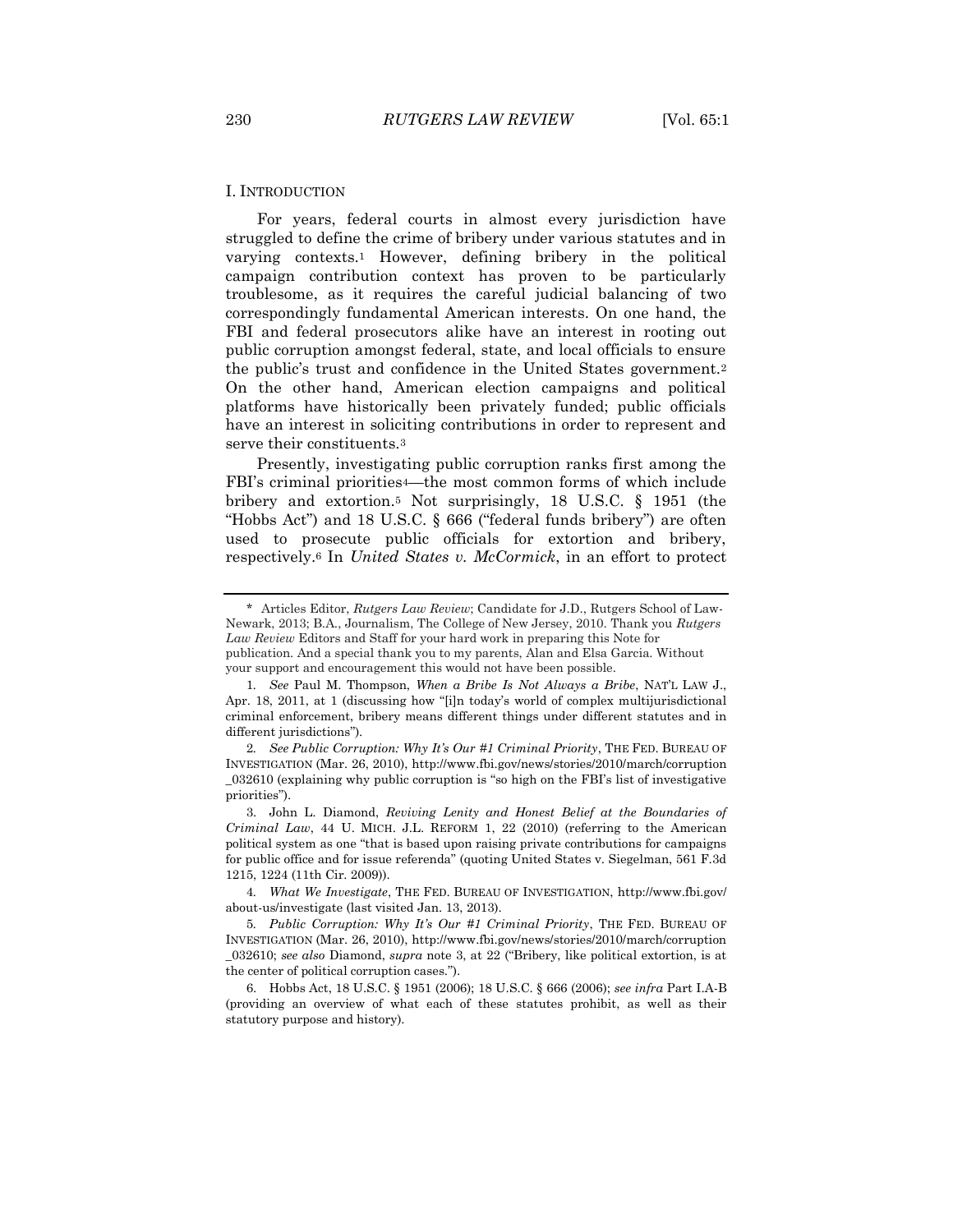the American system of campaign financing while also recognizing the government's need to root out public corruption, the Supreme Court held that payments characterized as campaign contributions constitute extortion in violation of the Hobbs Act, "only if the payments are made in return for an explicit promise or undertaking by the official to perform or not to perform an official act."<sup>7</sup> This explicit quid pro quo requirement was implemented as a means to distinguish legitimate campaign contributions from illegal payments, in an effort to balance those countervailing interests.<sup>8</sup> The distinction is necessary because often times, in today's political environment, the line between a legitimate campaign contribution and an illegal payment is quite blurry.<sup>9</sup>

Yet, while the same countervailing interests exist in the prosecution of public officials under the federal funds bribery statute, at least in the campaign contribution context, federal courts have inconsistently accepted and rejected the *McCormick* explicit quid pro quo requirement.<sup>10</sup> This issue has become of particular importance in New Jersey since 2009, when the FBI conducted one of the largest public corruption investigations in the state's history—yielding endless charges of Hobbs Act extortion, federal funds bribery, and, often times, a combination of the two.<sup>11</sup> Yet, the Third Circuit is silent on the issue.<sup>12</sup> At least two New Jersey public officials have since been convicted of federal funds bribery, but they have been acquitted of Hobbs Act extortion based on their acceptance of the very same payment that once formed the basis of both indictments.<sup>13</sup> The only cognizable explanation for the split verdicts is the lack of an explicit quid pro quo requirement under the federal funds bribery statute—the "once-clear clear identifying mark of bribery."<sup>14</sup>

<sup>7.</sup> 500 U.S. 257, 273 (1991).

<sup>8.</sup> Medrith Lee Hager, Note, *The Hobbs Act: Maintaining the Distinction Between a Bribe and a Gift,* 83 KY. L.J. 197, 198 (1995).

<sup>9</sup>*. See* Diamond, *supra* note 3, at 18 ("The problem is that under our political system, campaign contributions are routinely used to reward public officials who cast legislative votes or make executive decisions favored by the contributor. It is the way by which supporters help advance the reelection and advancement of public officials they admire and with whom they agree.").

<sup>10</sup>*. See infra* Part III (discussing the present circuit split as to whether § 666 bribery, like Hobbs Act extortion, requires proof of an explicit quid pro quo requirement in the narrow campaign contribution context).

<sup>11</sup>*. See infra* Part IV (providing an overview of what the FBI coined "Operation Bid Rig III," including the plot of the public corruption investigation, the amount of people arrested, the resultant criminal charges, and the guilty pleas and trials that ensued).

<sup>12.</sup> United States v. Beldini, 443 F. App'x 709, 717 (3d Cir. 2011) ("There is an earnest circuit split on whether § 666 does or does not require proof of a quid pro quo. There is no Supreme Court or Third Circuit precedent on the point.").

<sup>13</sup>*. See infra* note 134.

<sup>14.</sup> Thompson, *supra* note 1.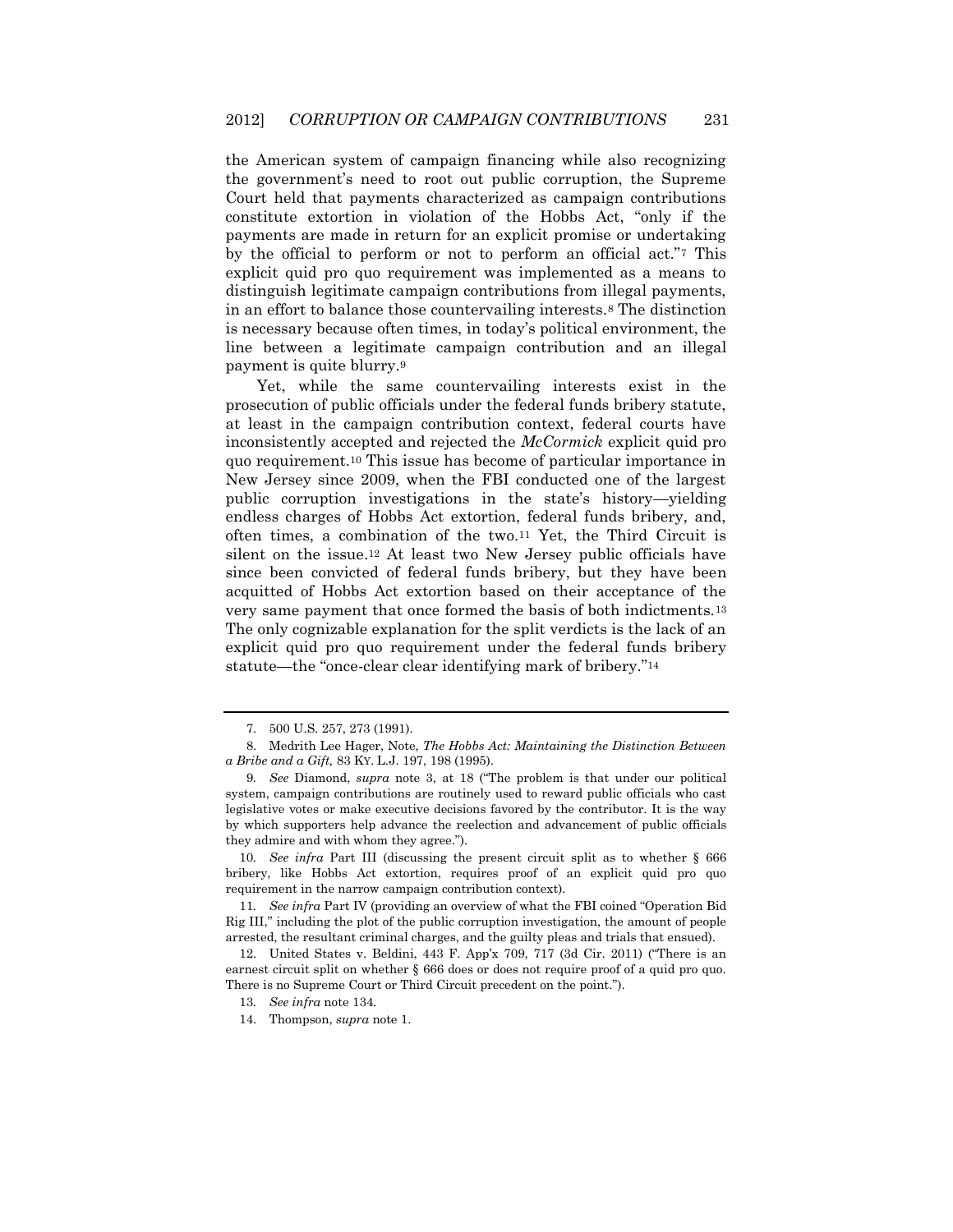Part II of this Note provides a brief statutory overview of the federal funds bribery statute and the Hobbs Act, including a discussion of their statutory purpose and history. Part III traces the development of the explicit quid pro quo requirement under Hobbs Act extortion under color of official right, as established through case law. Part IV discusses the circuit split following the Supreme Court's pivotal *McCormick* decision regarding the necessity of an explicit quid pro quo requirement when prosecuting a public official under § 666 bribery in the narrow campaign contribution context. Part V provides an overview of "Operation Bid Rig III," the FBI's public corruption investigation, which took place in 2009 and gave new prominence to the prosecutorial use of Hobbs Act extortion under color of official right and federal funds bribery in the District of New Jersey, as well as the Third Circuit. Lastly, Part VI outlines the argument for why prosecutors should be required to demonstrate an explicit quid pro quo under the federal funds bribery statute in the prosecution of money characterized as campaign contributions.

#### II. THE STATUTORY BACKGROUND

#### *A. 18 U.S.C. § 666: Federal Funds Bribery*

Among other things, 18 U.S.C. § 666 ("federal funds bribery" or "§ 666 bribery") makes it illegal to bribe an officer, employee, or agent of any organization, state, or local government that receives more than \$10,000 in federal funding during a one-year period.<sup>15</sup> Section  $666(a)(1)(B)$  pertains to the person being bribed,<sup>16</sup> whereas §  $666(a)(2)$  pertains to the person making the bribe.<sup>17</sup> The statute provides up to ten years of imprisonment or a fine, or both.<sup>18</sup>

While the legislative history of § 666 is sparse, we know that it was enacted as part of Title XI of the Comprehensive Crime Control Act of 1984 and it created a new offense "to augment the ability of the United States to vindicate significant acts of . . . bribery involving federal monies that are disbursed to private organizations or state and local governments pursuant to a federal program."<sup>19</sup> At the time § 666 was enacted, there was a gap in the legislation—federal funds were only protected from bribery and theft *prior* to disbursement.<sup>20</sup>

<sup>15.</sup> 18 U.S.C § 666 (2006).

<sup>16</sup>*. See* § 666(a)(1)(B) (making it illegal to corruptly solicit, demand, accept, or agree to accept anything valued \$5,000 or greater while "intending to be influenced or rewarded").

<sup>17</sup>*. See* § 666(a)(2) (making it illegal to corruptly give, offer, or agree to give anything valued \$5,000 or greater "with intent to influence or reward" any such agent).

<sup>18.</sup> § 666(a).

<sup>19.</sup> S. REP. NO. 98-225, at 369 (1983).

<sup>20</sup>*. See id.*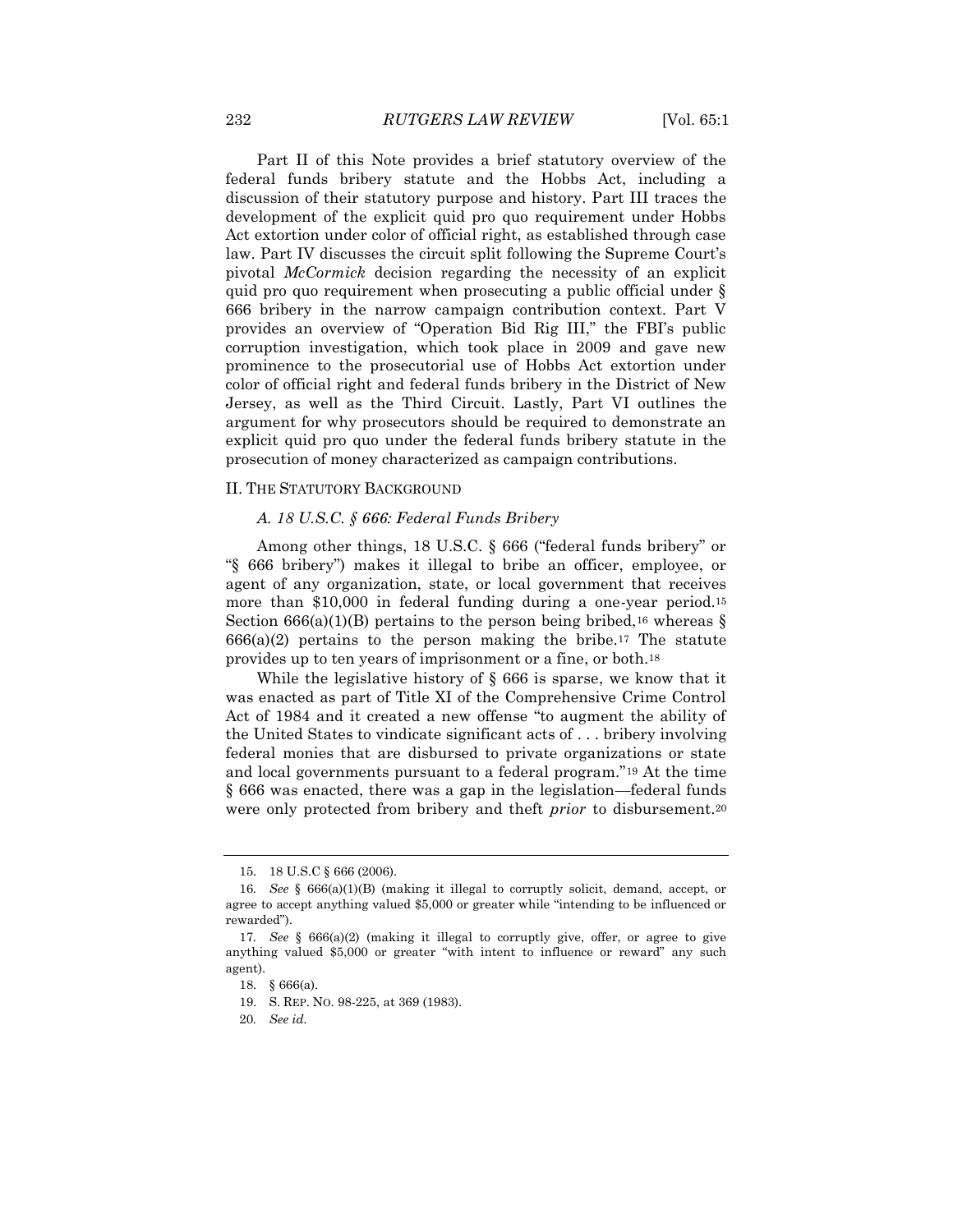Given the federal government's "strong interest in assuring the integrity of such program funds," § 666 was designed to monitor the integrity of the recipient agencies.<sup>21</sup>

## *B. 18 U.S.C. § 1951: The Hobbs Act*

The Hobbs Act, 18 U.S.C. § 1951, makes it illegal to interfere with commerce by committing extortion "under color of official right."<sup>22</sup> The statute provides up to twenty years of imprisonment or fines, or both.<sup>23</sup> Unlike § 666, the Hobbs Act was not intended to combat public corruption. It was originally enacted in 1946 as an amendment to the Anti-Racketeering Act of 1934<sup>24</sup> and was designed "to combat extortion and robbery on the part of organized crime and certain labor movements."<sup>25</sup> However, in the early 1970s, prosecutors began using the Hobbs Act as a tool to root out public corruption.<sup>26</sup> The Third Circuit's decision in *United States v. Kenny*<sup>27</sup> prompted the use of the Hobbs Act in prosecuting public officials.<sup>28</sup> In *Kenny*, the Third Circuit held the lower court's definition of extortion under color of official right as "the wrongful taking by a public officer of money not due him or his office, whether or not the taking was accomplished by force, threats or use of fear," was correct.<sup>29</sup> It has since then become a prosecutorial favorite in public corruption cases.<sup>30</sup>

23. § 1951(a).

25*. See* Hager, *supra* note 8, at 203; Charles N. Whitaker, Note, *Federal Prosecution of State and Local Bribery: Inappropriate Tools and the Need for a Structured Approach*, 78 VA. L. REV. 1617, 1629 (1992).

26*. See* Whitaker, *supra* note 25, at 1629-30; Hager, *supra* note 8, at 203-05; Jeremy N. Gayed, Note, *"Corruptly": Why Corrupt State of Mind Is an Essential Element for Hobbs Act Extortion Under Color of Official Right*, 78 NOTRE DAME L. REV. 1731, 1732 (2003).

28. Ilissa B. Gold, Note, *Explicit, Express, and Everything in Between: The Quid Pro Quo Requirement for Bribery and Hobbs Act Prosecutions in the 2000s*, 36 WASH. U. J.L. & POL'Y 261, 264-65 (2011).

29*. Kenny*, 462 F.2d at 1229. The Third Circuit reasoned that "while private persons may violate the statute only by use of fear . . . persons holding public office may also violate the statute by a wrongful taking under color of official right," or in other words, by virtue of their position as public officials. *Id.* The Third Circuit also noted that the lower court's definition was simply "repeat[ing] the common law definition of extortion, a crime which could only be committed by a public official, and which did not require proof of threat, fear, or duress." *Id.*

30*. See* Whitaker, *supra* note 25, at 1617 (referring to the Hobbs Act as "the statute of choice in prosecutions").

<sup>21</sup>*. Id.*

<sup>22.</sup> 18 U.S.C. § 1951(a), (b)(2) (2006).

<sup>24.</sup> Anti-Racketeering Act of 1934, Pub. L. No. 73-376, 48 Stat. 979, 979-80 (1934); *see also* Hobbs Act, Pub. L. No. 79-486, 60 Stat. 420 (1946) (codified as amended at 18 U.S.C. § 1951 (2006)).

<sup>27.</sup> 462 F.2d 1205 (3d Cir. 1972).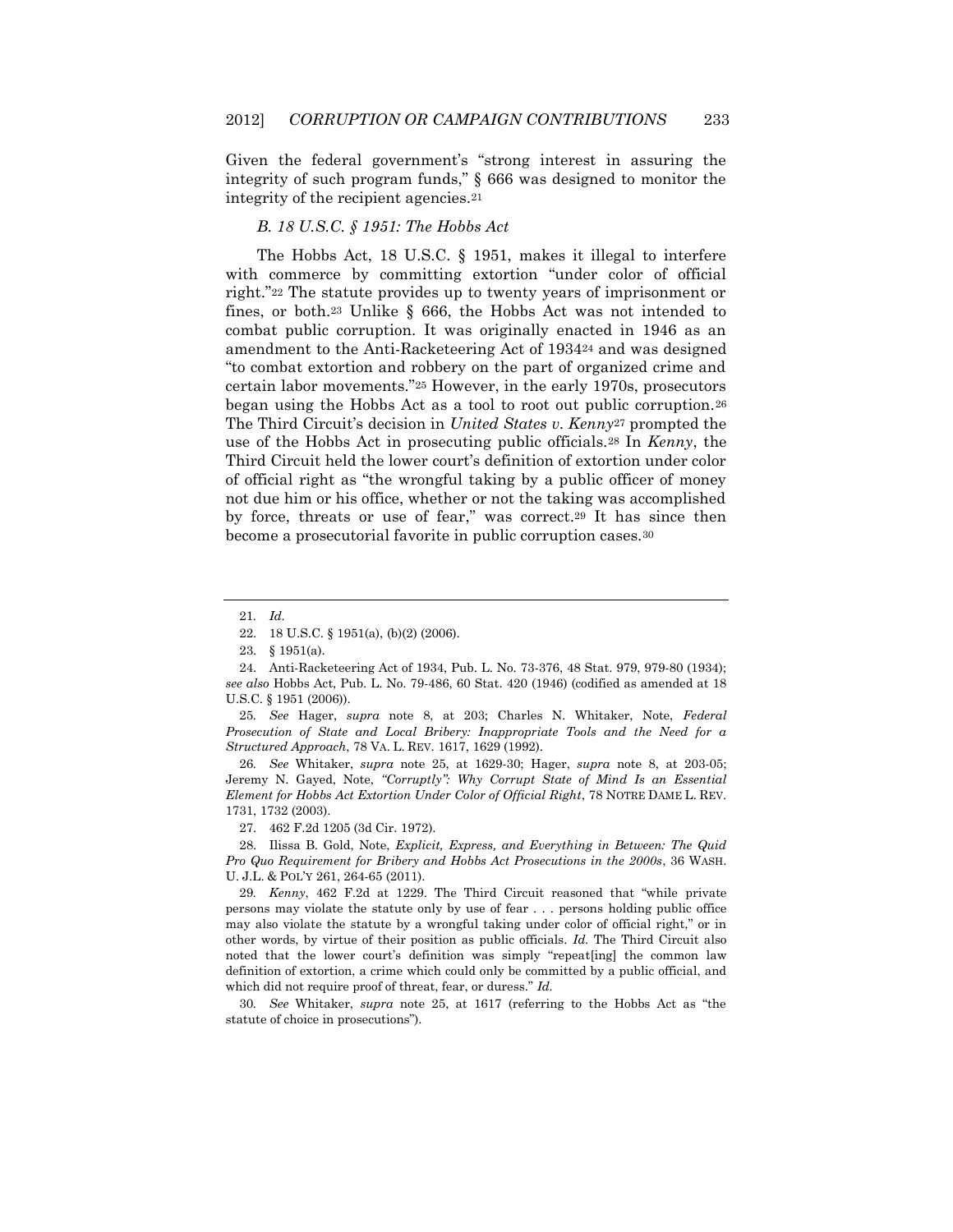## III. THE EVOLUTION OF THE EXPLICIT QUID PRO QUO REQUIREMENT UNDER THE HOBBS ACT

#### *A. The Acceptance Requirement*

The Hobbs Act defines extortion as obtaining property "from another, with his consent, induced by wrongful use of actual or threatened force, violence, or fear, *or under color of official right*.*"*<sup>31</sup> Unlike § 666, which requires a showing of corrupt intent, the Hobbs Act contains no such language.<sup>32</sup> It was not until after the early 1970s, when prosecutors began using the Hobbs Act to prosecute public officials for committing extortion "under color of official right," that courts had to determine what proof was necessary in order for the government to convict a public official based on that language alone.<sup>33</sup>

The prosecutors argued that a public official's mere "acceptance of an unauthorized benefit . . . constituted extortion under color of official right."<sup>34</sup> And at first, almost every circuit court construed the phrase to require only proof of the official's acceptance with knowledge "that the payment was made for the purpose of influencing his official actions."<sup>35</sup>

#### *B. The Inducement Requirement*

In *United States v. O'Grady*, the Second Circuit strayed from the other circuits and held that in order to convict a public official under the Hobbs Act's "color of official right" language, "the government must show that the public official *induced* the benefits received."<sup>36</sup> In its reasoning, the Second Circuit emphasized the unique position that public officials occupy in our society, in terms of influence, power, and being the focus of intensive lobbying.<sup>37</sup> The court cautioned that a contrary "interpretation of the Hobbs Act would place every public official in jeopardy by virtue of his status rather

<sup>31.</sup> 18 U.S.C.§ 1951(b)(2) (2006) (emphasis added).

<sup>32</sup>*. See* 18 U.S.C. § 666(a)(1)(B)-(a)(2) (2006); § 1951(b)(2); *see also* Gayed, *supra* note 26, at 1751 ("Since the bribery and extortion statutes apply to substantially similar conduct, the most meaningful difference between the two crimes is the facial presence of a state of mind element.").

<sup>33.</sup> McCormick v. United States, 500 U.S. 257, 266 n.5 (1991).

<sup>34.</sup> Peter J. Henning, *Federalism and the Federal Prosecution of State and Local Corruption*, 92 KY. L.J. 75, 130 (2004).

<sup>35</sup>*. McCormick*, 500 U.S. at 266 n.5; *see also* United States v. Jannotti, 673 F.2d 578, 595 (3d Cir. 1982) (en banc); United States v. French, 628 F.2d 1069, 1074 (8th Cir. 1980); United States v. Williams, 621 F.2d 123, 124 (5th Cir. 1980); United States v. Butler, 618 F.2d 411, 418 (6th Cir. 1980); United States v. Hall, 536 F.2d 313, 320- 21 (10th Cir. 1976); United States v. Hathaway, 534 F.2d 386, 393 (1st Cir. 1976).

<sup>36.</sup> 742 F.2d 682, 688 (2d Cir. 1984), *overruled by* Evans v. United States, 504 U.S. 255 (1992).

<sup>37</sup>*. Id.* at 693.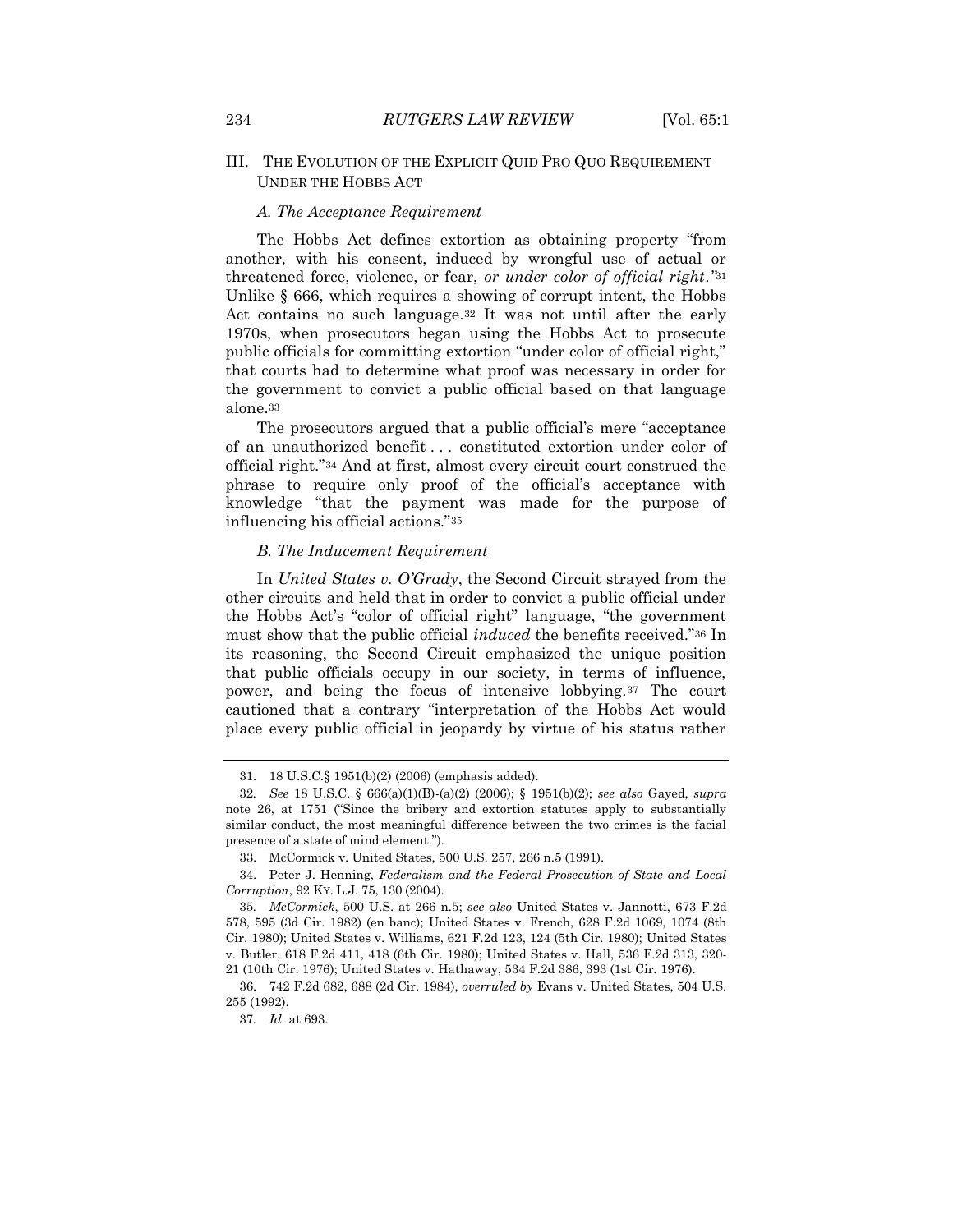#### than his venal acts."<sup>38</sup>

The Second Circuit's holding and reasoning in *O'Grady* touched on one of the many problematic considerations in prosecuting public officials in the context of extortion under color of official right namely, the very nature of being an elected public official. The court noted that "[v]ast sums of money are spent in efforts to persuade, cajole or appease them."<sup>39</sup>

## *C. The Birth of the Explicit Quid Pro Quo Requirement: McCormick v. United States*

In 1991, seven years after the Second Circuit decided *O'Grady*, the Supreme Court granted certiorari in *McCormick v. United States* to determine the meaning of the phrase "under color of official right" as it is used in the Hobbs Act in an even more problematic context the campaign contribution context.<sup>40</sup>

Presently, under *McCormick*, in order to convict a public official based on the "under color of official right" language set forth in the Hobbs Act, the government must prove an explicit quid pro quo.<sup>41</sup> The Latin phrase simply means "something for something."<sup>42</sup> "[O]nly if the payments are made in return for an explicit promise . . . to perform or not to perform an official act . . . is the receipt of money by an elected official under color of official right within the meaning of the Hobbs Act."<sup>43</sup> In other words, under *McCormick*, in order to commit extortion under color of official right, a public official must allow his acceptance of a particular payment to influence his "decision on an identifiable matter."<sup>44</sup> The Supreme Court specifically limited its holding in *McCormick* to the narrow context of political campaign contributions because the very nature of campaign financing in America seemed to be at odds with previous, lower courts' interpretations of extortion "under color of official right."<sup>45</sup>

However, in order to give full effect to all of the considerations that the Supreme Court carefully balanced in reaching its holding, it is important to lay out a brief recitation of the facts in *McCormick*. In 1984, "Robert L. McCormick was a member of the West Virginia House of Delegates" and a leading advocate of a program that

<sup>38</sup>*. Id.*

<sup>39</sup>*. Id.* 

<sup>40</sup>*.* 500 U.S. at 266.

<sup>41</sup>*. Id.* at 273-74.

<sup>42.</sup> BLACK'S LAW DICTIONARY 1367 (9th ed. 2009).

<sup>43</sup>*. McCormick*, 500 U.S. at 273.

<sup>44.</sup> Hager, *supra* note 8, at 200.

<sup>45</sup>*. McCormick*, 500 U.S. at 273 (stating the holding must be narrow, '"otherwise any campaign contribution might constitute a violation [of the Hobbs Act]'" (quoting U.S. Dep't of Justice, UNITED STATES ATTORNEYS' MANUAL § 9-85A.306, at 9-1938.134 (Supp. 1988-2))).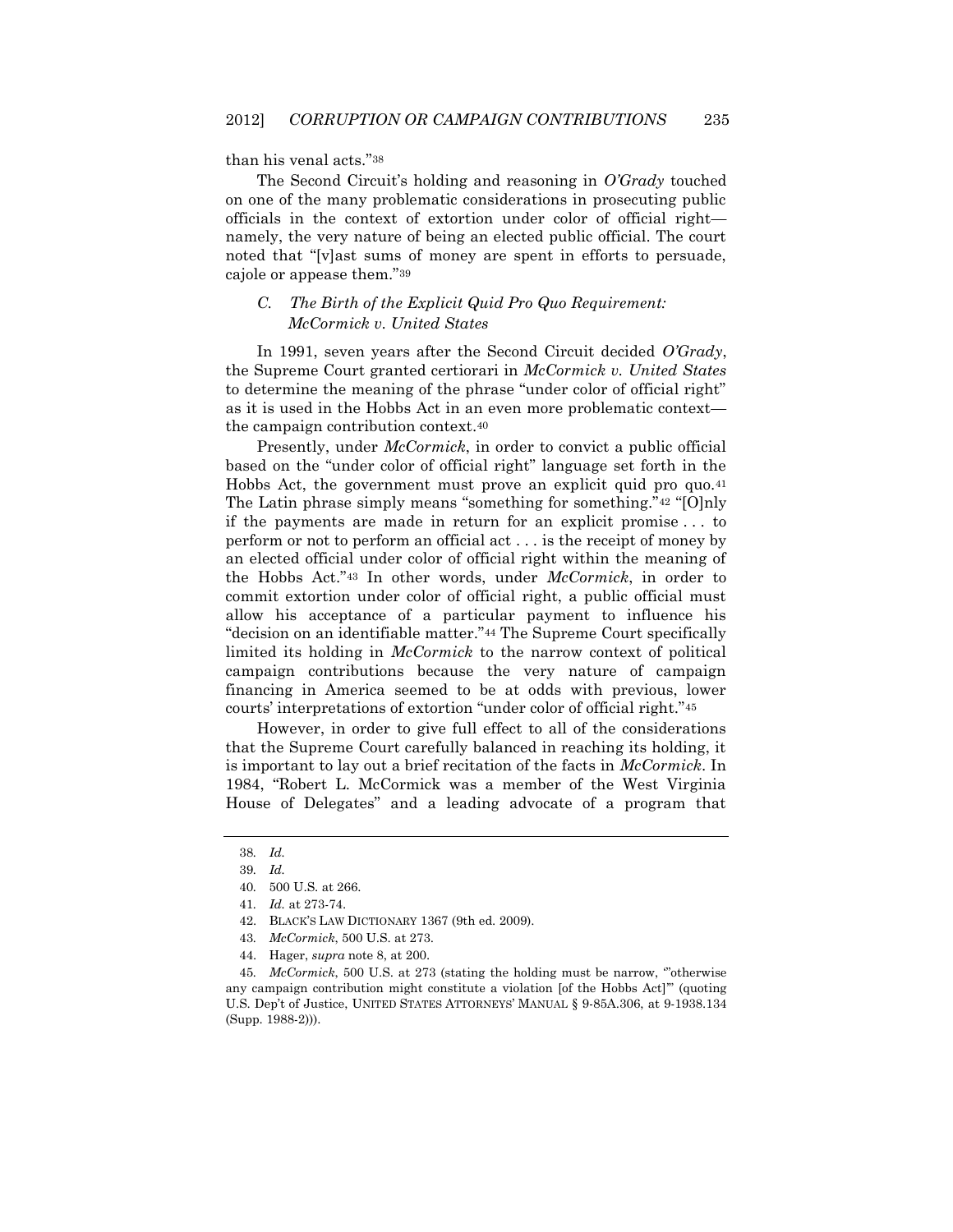allowed foreign medical school graduates to practice in the United States "under temporary permits while studying for state licensing exams."<sup>46</sup> During McCormick's re-election campaign, however, he indicated to the foreign doctors' lobbyist that he had spent a considerable amount of his own money to finance his costly reelection campaign and had not "heard anything" from them.<sup>47</sup> The lobbyist contacted one of the doctors, received money, and subsequently delivered four installments of cash payments to McCormick, which McCormick did not report as campaign contributions.<sup>48</sup> In 1985, after re-election, McCormick successfully sponsored the proposed legislation that he and the lobbyist had previously discussed.<sup>49</sup> McCormick received another cash payment from the foreign doctors two weeks after the legislation was successfully enacted, and he was subsequently charged "with five counts of violating the Hobbs Act, by extorting [money] under color of official right."<sup>50</sup>

The Supreme Court agreed that it is proper to "inquire whether payments made to an elected official are in fact campaign contributions," but the Court disagreed that such payments could be found to "violate the Hobbs Act without proof of an explicit *quid pro quo*" to refute their legitimacy.<sup>51</sup> In arriving at the explicit quid pro quo requirement, the Supreme Court discussed the "everyday business of a legislator," which predominantly involves serving constituents and supporting legislation that will ultimately benefit them.<sup>52</sup> The Supreme Court also stressed that in order to finance political campaigns, legislators have historically solicited private contributions "on the basis of their views and what they intend to do or have done" since the birth of our Nation.<sup>53</sup> As such, the Supreme Court reasoned that without requiring proof of an explicit quid pro quo, the Hobbs Act would essentially enable the prosecution of not only conduct that has historically "been thought to be well within the law but also conduct that in a very real sense is unavoidable so long as election campaigns are financed by private contributions or

<sup>46</sup>*. Id.* at 259. Despite the House of Delegates' move to end the program, McCormick successfully sponsored legislation extending the program another year, which was originally proposed by a lobbyist who had been hired by the foreign doctors themselves. *Id.* at 259-60. McCormick and the lobbyist subsequently discussed the possibility of introducing legislation in 1985 that would grant foreign doctors a permanent medical license based on their years of experience. *Id.* at 260.

<sup>47</sup>*. Id.*

<sup>48</sup>*. Id.*

<sup>49</sup>*. Id.*

<sup>50</sup>*. Id*. at 260-61 (footnote omitted).

<sup>51</sup>*. Id.* at 271.

<sup>52</sup>*. Id.* at 272*.*

<sup>53</sup>*. Id.*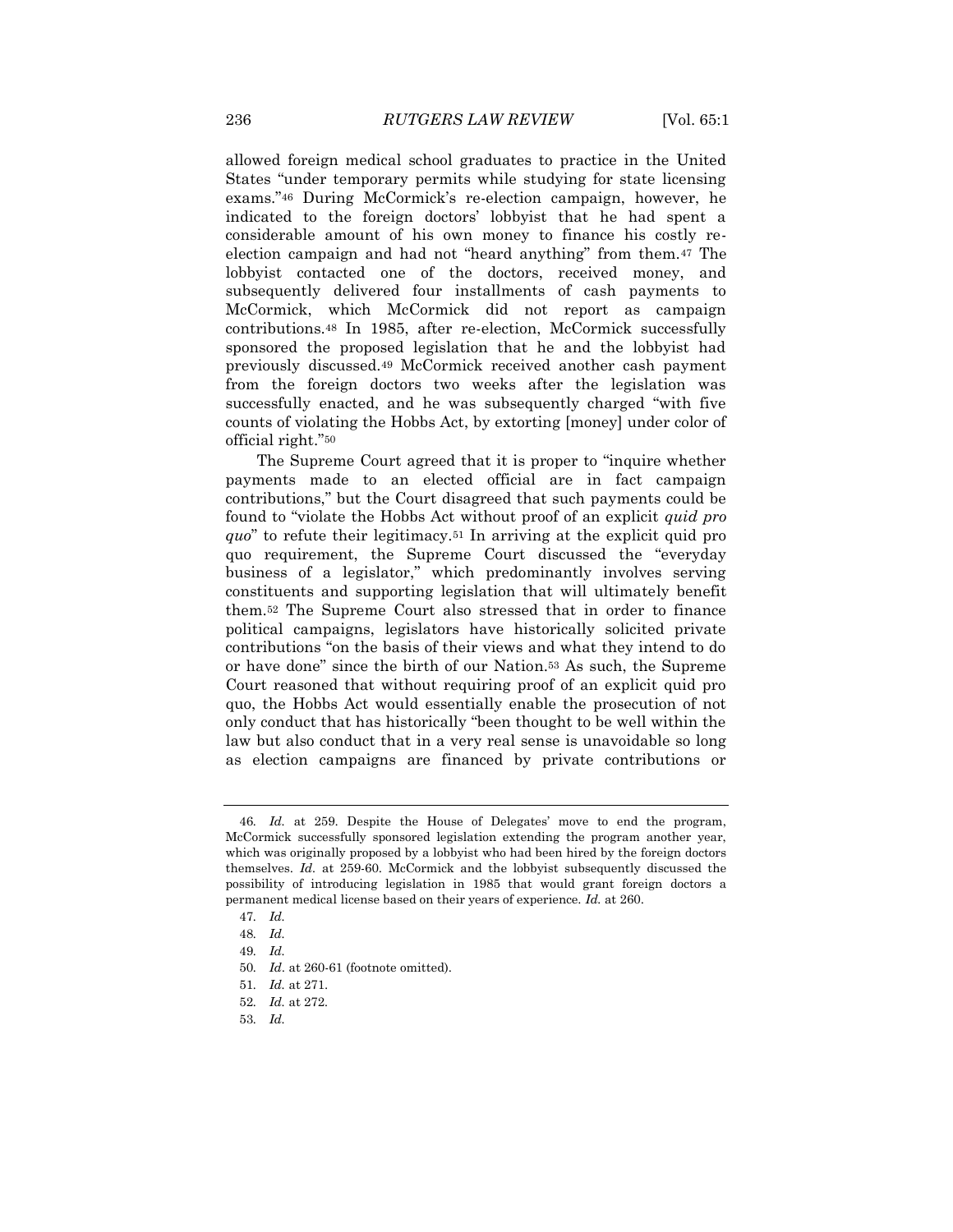expenditures."<sup>54</sup>

## *D. The End of the* O'Grady *Inducement Requirement: Evans v. United States*

One year after *McCormick*, the Supreme Court granted certiorari in *Evans v. United States* to settle the disagreement among the circuits regarding whether the "under color of official right" language of the Hobbs Act also requires proof that the public official *induced* such benefits,<sup>55</sup> as set forth by the Second Circuit in *O'Grady*.<sup>56</sup> The Supreme Court's decision, however, did more than just overrule the *O'Grady* inducement requirement.<sup>57</sup> Even though the issue in *Evans* was entirely separate from the narrow *McCormick* quid pro quo issue as it relates to campaign contributions, the Supreme Court briefly discussed its *McCormick* quid pro quo requirement:

We reject petitioner's criticism of the instruction, and conclude that it satisfies the *quid pro quo* requirement of *McCormick v. United States* because the offense is completed at the time when the public official receives a payment in return for his agreement to perform specific official acts; fulfillment of the *quid pro quo* is not an element of the offense.58

Additionally, in his concurrence, Justice Kennedy wrote "[t]he official and the payor need not state the *quid pro quo* in express terms, for otherwise the law's effect could be frustrated by knowing winks and nods. The inducement from the official is criminal if it is express or if it is implied from his words and actions . . . ."<sup>59</sup>

#### *E. Post-McCormick and Evans*

After the Supreme Court's decision in *Evans*, circuit courts were forced to somehow reconcile *Evans* with the Supreme Court's previous holding in *McCormick*.<sup>60</sup> The Second,<sup>61</sup> Third,<sup>62</sup> Sixth,<sup>63</sup> and

<sup>54</sup>*. Id.*

<sup>55.</sup> Evans v. United States, 504 U.S. 255, 256 (1992).

<sup>56.</sup> United States v. O'Grady, 742 F.2d 682, 688 (2d Cir. 1984), *overruled by* Evans v. United States, 504 U.S. 255 (1992).

<sup>57</sup>*. Evans*, 504 U.S. at 268 ("We hold today that the Government need only show that a public official has *obtained* a payment to which he was not entitled, knowing that the payment was made in return for official acts.") (emphasis added).

<sup>58</sup>*. Id.* (internal citations omitted). Notably, in his concurrence, Justice Kennedy concluded that this language implies that there is a quid pro quo requirement in all cases prosecuted under the Hobbs Act, not just those involving campaign contributions. *Id.* at 272 (Kennedy, J., concurring)*; see also* Hager, *supra* note 8, at 214.

<sup>59</sup>*. Evans*, 504 U.S. at 274 (Kennedy, J., concurring).

<sup>60.</sup> 500 U.S. 257 (1991); *see* Brief for Petitioner at 11-12, Siegelman v. United States, 640 F.3d 1159 (11th Cir. 2011) (No. 09-182) ("[T]he Circuit Courts are now divided as to whether this Court's decision in *Evans v. United States* dilutes the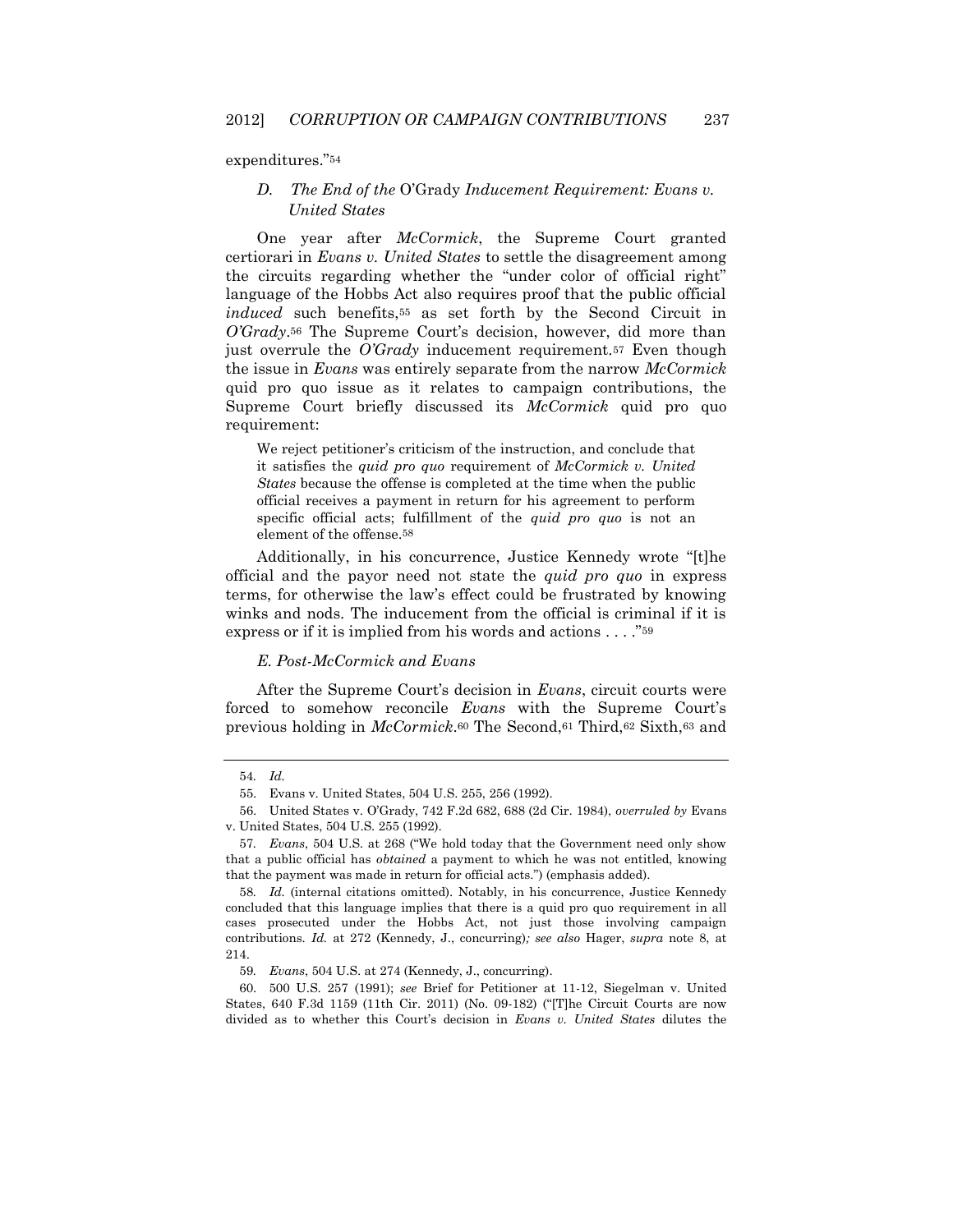Ninth Circuits<sup>64</sup> have essentially separated the *McCormick* and *Evans* decisions by drawing a critical distinction between campaign contributions and other instances of personal payments made to a public official. These circuits require that prosecutors prove an explicit quid pro quo in the campaign contribution context—that is, an *express* promise or agreement linking the contribution to the official action; however, outside of the campaign contribution context, they employ a less stringent standard requiring only proof of an *implicit* quid pro quo.<sup>65</sup> The Third Circuit explained the rationale behind the distinction as such: "Outside the campaign contribution context . . . the line between legal and illegal acceptance of money is not so nuanced."<sup>66</sup> Under this approach, the explicit quid pro quo requirement serves as a protective measure to eliminate, or at least reduce, the likelihood that a public official will get convicted for merely engaging in the legal practice, one inherent in the American

- 61*. See* United States v. Ganim, 510 F.3d 134 (2d Cir. 2007).
- 62*. See* United States v. Antico, 275 F.3d 245 (3d Cir. 2001).
- 63*. See* United States v. Abbey, 560 F.3d 513 (6th Cir. 2009).
- 64*. See* United States v. Kincaid-Chauncey, 556 F.3d 923 (9th Cir. 2009).

65*. See Ganim*, 510 F.3d at 143 ("Although the *McCormick* Court had ruled that extortion under color of official right in circumstances involving campaign contributions occurs 'only if the payments are made in return for an explicit promise or undertaking by the official to perform or not to perform an official act,' *Evans* modified this standard in non-campaign contribution cases by requiring that the government show only 'that a public official has obtained a payment to which he was not entitled, knowing that the payment was made in return for official acts.'" (quoting United States v. Garcia, 992 F.2d 409, 414 (2d Cir. 1993) as "harmonizing" *McCormick* and *Evans*)); *Antico*, 275 F.3d at 258 (finding that the "relevant inquiry is wh ether the District Court's instruction satisfied the *implicit quid pro quo* requirement where noncampaign contribution Hobbs Act 'color of official right' extortion is charged") (emphasis added); *Abbey*, 560 F.3d at 517-18 ("But not all quid pro quos are made of the same stuff. The showing necessary may still vary based on context, though all cases require the existence of some kind of agreement between briber and official . . . in circumstances like this one—outside the campaign context—'rather than require an *explicit* quid-pro-quo promise, the elements of extortion are satisfied by something short of a formalized and thoroughly articulated contractual arrangement . . . .' (quoting United States v. Hamilton, 263 F.3d 645, 653 (6th Cir. 2001))); *Kincaid-Chauncey*, 556 F.3d at 937 (holding that "a conviction for extortion under color of official right, whether in the campaign or non-campaign contribution context, requires that the government prove a *quid pro quo*," but outside of the campaign contribution context "an agreement implied from the official's words and actions is sufficient to satisfy this element").

<sup>&#</sup>x27;explicit *quid pro quo*' standard of *McCormick v. United States* in cases involving campaign contributions.") (internal citations omitted); *see also* Diamond, *supra* note 3, at 18 ("The majority in *McCormick* candidly adopted the explicit quid pro quo requirement to delineate criminal extortion from the necessary and routine solicitation of campaign contributions. Yet *Evans* appears to require only that the public official have knowledge that a campaign contribution was given for an official act; the majority makes no mention of an express agreement . . . .").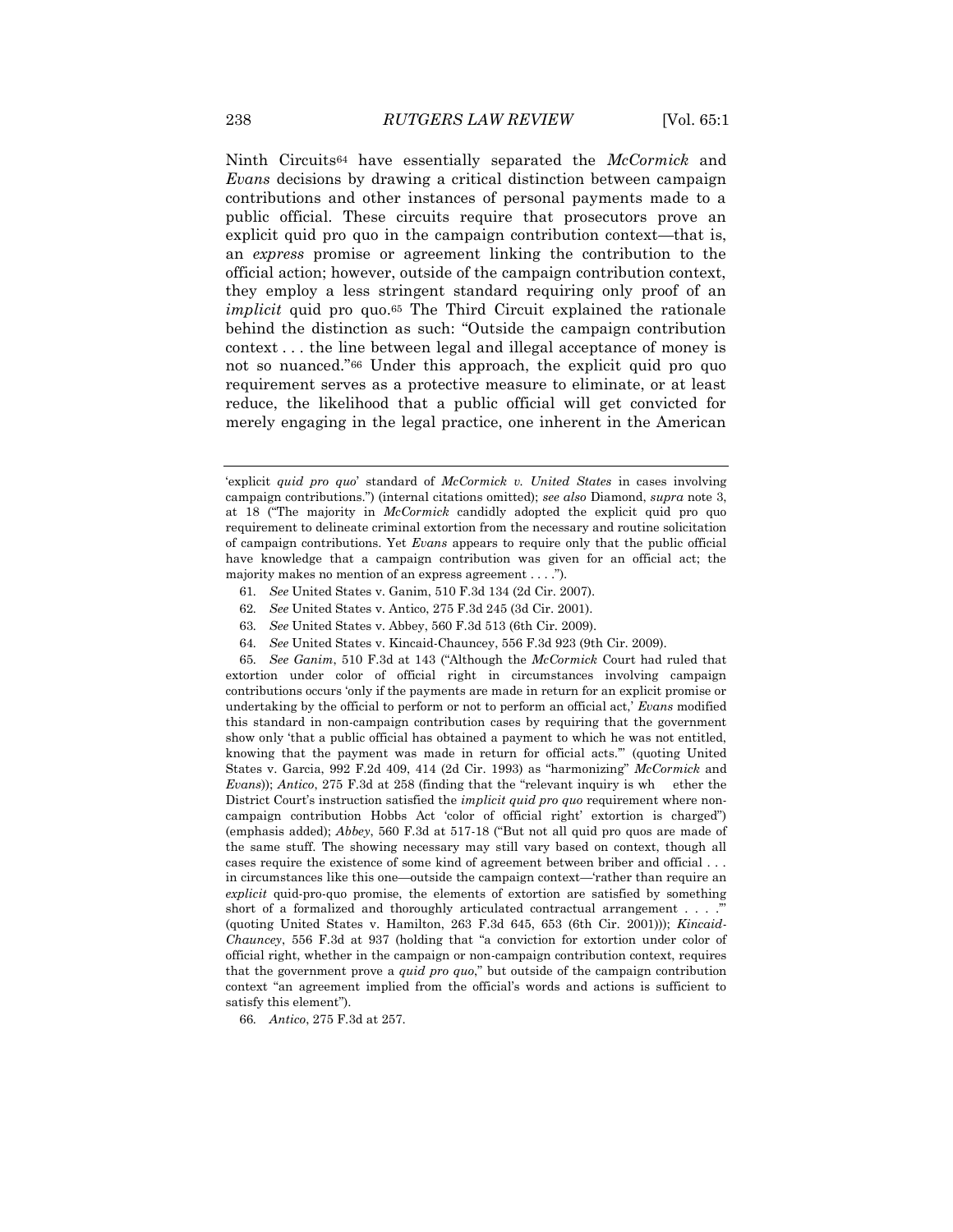political scheme that relies almost entirely on the solicitation of private campaign contributions.<sup>67</sup> Whereas outside of the campaign contribution context no such concerns are implicated, the government "need only show that a public official has obtained a payment to which he was not entitled, knowing that the payment was made in return for official acts," and an agreement may be implied from the official's words and actions.<sup>68</sup>

## IV. THE QUID PRO QUO REQUIREMENT UNDER 18 U.S.C. § 666, OR LACK THEREOF

Like Hobbs Act extortion "under color of official right," bribery is another favorite prosecutorial tool to combat public corruption.<sup>69</sup> It has been noted that "extortion 'under color of official right' and bribery are really different sides of the same coin."<sup>70</sup> Shortly after the Supreme Court set forth an explicit quid pro quo requirement in the campaign contribution context under *McCormick*,<sup>71</sup> federal courts were presented with the question of whether the explicit quid pro quo requirement is also applicable under § 666 bribery within the campaign contribution context. While the circuits are split, the Supreme Court has yet to address whether the *McCormick* explicit quid pro quo requirement should also apply in the campaign contribution context under § 666 bribery, despite the petition for certiorari begging this precise question in *Siegelman v. United States*.<sup>72</sup>

#### *A. Circuit Courts That Require an Explicit Quid Pro Quo*

Out of all the circuits that have addressed the narrow question of whether prosecutors must prove an explicit quid pro quo in order to convict a public official under § 666 in the campaign contribution

<sup>67</sup>*. See* McCormick v. United States, 500 U.S. 257, 272 (1991) (describing the "everyday business of a legislator" as soliciting campaign contributions to finance a campaign, as well as "[s]erving constituents and supporting legislation" that will benefit them). "To hold otherwise would open to prosecution not only conduct that has long been thought to be well within the law but also conduct that in a very real sense is unavoidable so long as election campaigns are financed by private contributions or expenditures, as they have been from the beginning of the Nation." *Id.* 

<sup>68.</sup> Evans v. United States, 504 U.S. 255, 268 (1992); *Kincaid-Chauncey*, 556 F.3d at 937; *Ganim*, 510 F.3d at 143; *Antico*, 275 F.3d at 257-58.

<sup>69</sup>*. See* Diamond, *supra* note 3, at 15; James Lindgren, *The Elusive Distinction Between Bribery and Extortion: From the Common Law to the Hobbs Act*, 35 UCLA L. REV. 815, 815, 817 (1988).

<sup>70.</sup> United States v. Allen, 10 F.3d 405, 411 (7th Cir. 1993).

<sup>71.</sup> 500 U.S. 257, 273-74 (1991).

<sup>72</sup>*. See* Brief for Petitioner, *supra* note 60 at i; *see also* Siegelman v. United States, 130 S. Ct. 3542 (2010) (granting certiorari, vacating judgment, and remanding the case for further consideration in light of its holding in *Skilling v. United States*, 130 S. Ct. 2896 (2010), which did not concern the *McCormick* issue).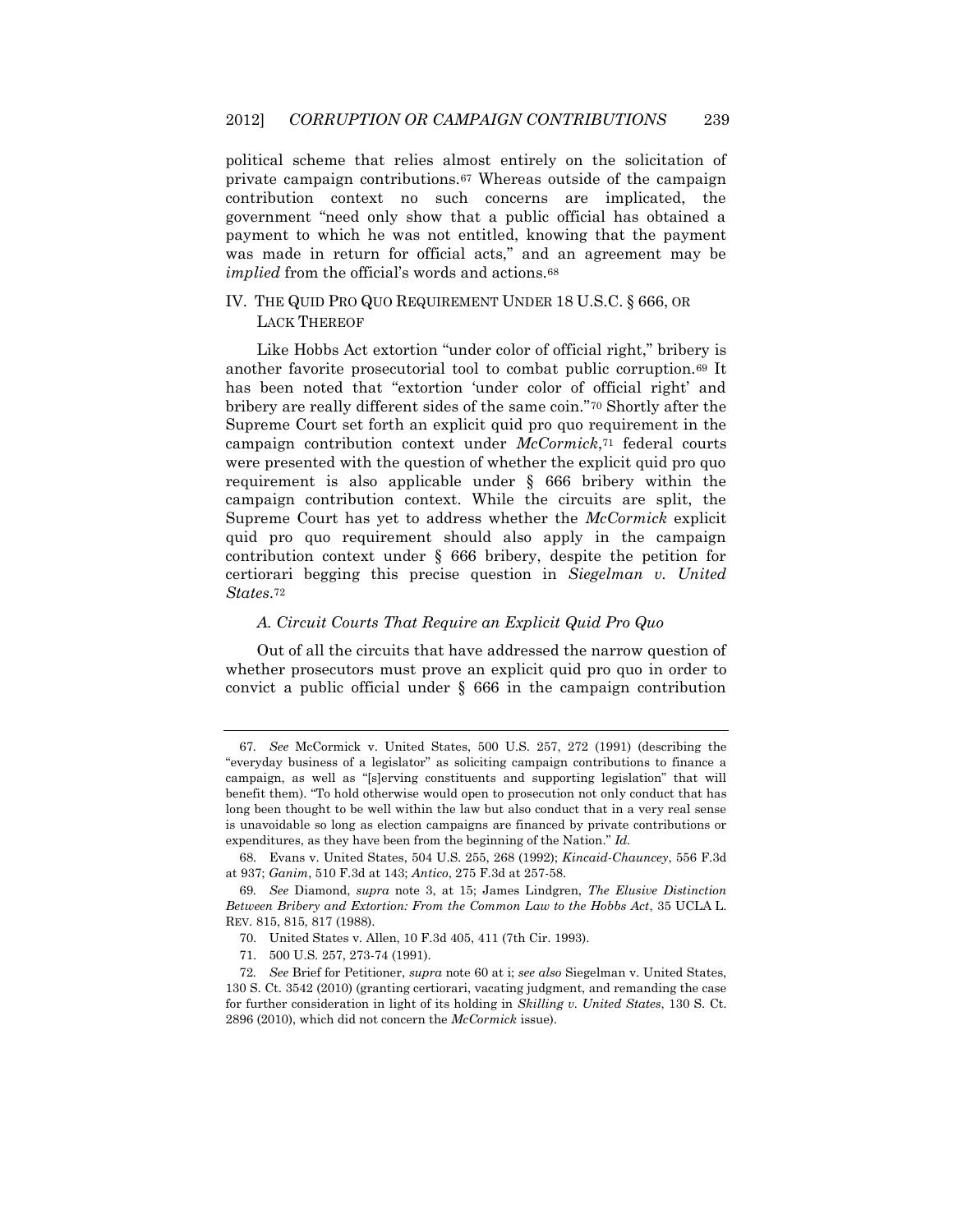context, at least two circuits have answered the question with some form of a yes.<sup>73</sup> In these circuits, an unspoken state of mind is not enough to satisfy the corrupt intent element set forth in § 666, which applies to the payor, as well as the recipient, of the bribe.<sup>74</sup> While the Eleventh Circuit did not specifically address this narrow issue in *United States v. Allen*, it did, however, explain the rationale behind applying the *McCormick* rule to federal bribery statutes in the campaign contribution context:

Because of the realities of the American political system, and the fact that the Hobbs Act's language did not justify making commonly accepted political behavior criminal, the Supreme Court in *McCormick* added to this definition of extortion the requirement that the connection between the payment and the exercise of office—the quid pro quo—be explicit. Given the minimal difference between extortion under color of official right and bribery, it would seem that courts should exercise the same restraint in interpreting bribery statutes as the McCormick Court did in interpreting the Hobbs Act: absent some fairly explicit language otherwise, accepting a campaign contribution does not equal taking a bribe unless the payment is made in exchange for an explicit promise to perform or not perform an official act. Vague expectations of some future benefit should not be sufficient to make a payment a bribe.75

The Fourth Circuit, in *United States v. Jennings*, defined the corrupt intent element of bribery as "the intent to engage in a relatively specific quid pro quo."<sup>76</sup> In *Jennings*, while the defendant was not actually a public official, he was charged with allegedly bribing a city official.<sup>77</sup> Therefore, the court was still working under the statutory framework of § 666.<sup>78</sup> The Fourth Circuit emphasized the importance of properly defining the corrupt intent element "because the gravamen of a bribery offense is a payment made to *corruptly* influence or reward an official act (or omission)."<sup>79</sup> Moreover, the court explained, "[w]ithout an appropriate definition of 'corruptly,' an instruction mistakenly suggests that § 666 prohibits

<sup>73</sup>*. See Ganim*, 510 F.3d at 151-52; United States v. Jennings, 160 F.3d 1006, 1021 (4th Cir. 1998).

<sup>74.</sup> Section  $666(a)(1)(B)$ , which applies to the recipient of the bribe, makes it illegal to corruptly solicit or demand for the benefit of any person, or accept or agree to accept, anything of value from any person with the intent to be influenced or rewarded. Section 666(a)(2), which applies to the payor of the bribe, makes it illegal to corruptly give, offer, or agree to give anything of value to any person with the intent to influence or reward.

<sup>75</sup>*. Allen*, 10 F.3d at 411.

<sup>76.</sup> 160 F.3d at 1020.

<sup>77</sup>*. Id.* at 1010.

<sup>78</sup>*. Id.* at 1012-13 (more specifically, the Fourth Circuit was working under 18 U.S.C. § 666(a)(2) (1994), which pertains to the person allegedly *making* the bribe, as opposed to accepting the bribe).

<sup>79</sup>*. Id.* at 1020.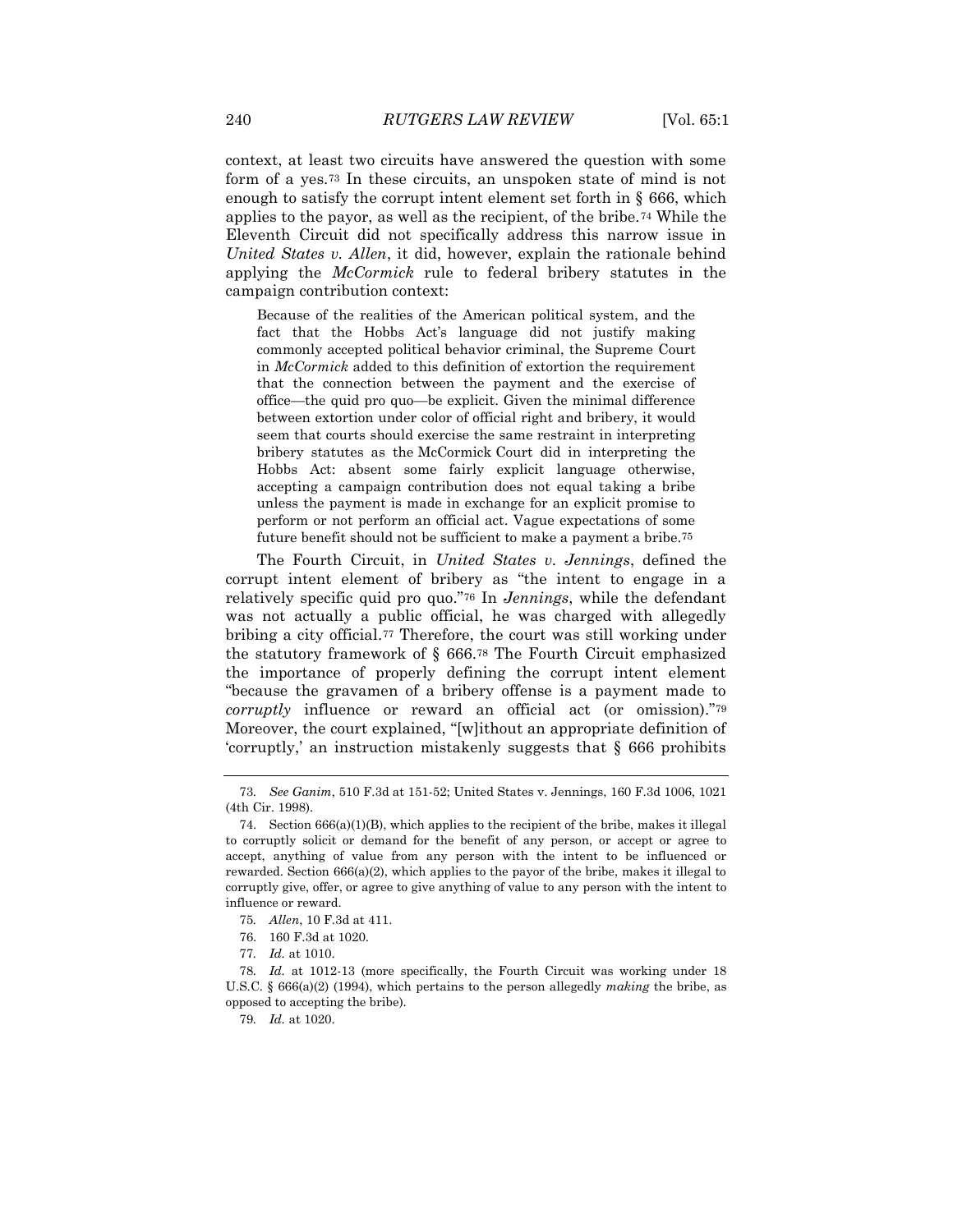*any* payment made with a generalized desire to influence or reward . . . no matter how indefinite or uncertain the payor's hope of future benefit."<sup>80</sup> Despite the fact that the court was only reviewing the district court's jury instructions for plain error, the Fourth Circuit found that the district court improperly instructed the jurors on § 666(a)(2) by failing to require the intent to engage in a quid pro quo.<sup>81</sup>

The Second Circuit, in *United States v. Ganim*, was asked to determine whether the lower court had properly instructed the jury on federal funds bribery pursuant to § 666.<sup>82</sup> There, the Second Circuit found the lower court had properly instructed the jury since "the district court plainly instructed the jury that to convict [the defendant] of federal programs bribery, it would have to find a 'specific quid pro quo.'"<sup>83</sup>

## *B. Circuit Courts Without an Explicit Quid Pro Quo Requirement*

As described in *supra* Part IV.A, while at least two circuits require that prosecutors prove the *McCormick* explicit quid pro quo in order to convict a defendant under § 666 in the campaign contribution context, a number of circuits have held otherwise. The Seventh Circuit, in *United States v. Gee*, expressly held that while "[a] *quid pro quo* of money for a specific legislative act is *sufficient* to violate [§ 666] . . . it is not *necessary*."<sup>84</sup> In its reasoning, the Seventh Circuit wrote that the statute does not require "any such link" and that it is enough if someone

corruptly solicits or demands for the benefit of any person, or accepts or agrees to accept, anything of value from any person, intending to be influenced or rewarded in connection with any business, transaction, or series of transactions of such organization, government, or agency involving anything of value of \$5,000 or more.<sup>85</sup>

While the court found that a sensible jury could conclude that the defendant "had this corrupt intent," it failed to set forth what a showing of such a corrupt intent consists of.<sup>86</sup>

In *United States v. Zimmerman*, the defendant was a Minneapolis City councilmember who had been convicted of

<sup>80</sup>*. Id.*

<sup>81</sup>*. Id.* at 1022.

<sup>82.</sup> 510 F. 3d 134, 150-51 (2d Cir. 2007).

<sup>83</sup>*. Id.* at 151-52.

<sup>84.</sup> 432 F.3d 713, 714 (7th Cir. 2005).

<sup>85</sup>*. Id.* at 714-15 (quoting 18 U.S.C. § 666(a)(1)(B) (2000)).

<sup>86</sup>*. See id.* at 715 (finding that a "sensible jury" could conclude that the defendant had arranged for a Milwaukee organization that had been contracted to administer Wisconsin's welfare-reform program to pay money to the then-Wisconsin State Senate Majority Leader, in exchange for the Majority Leader's influence).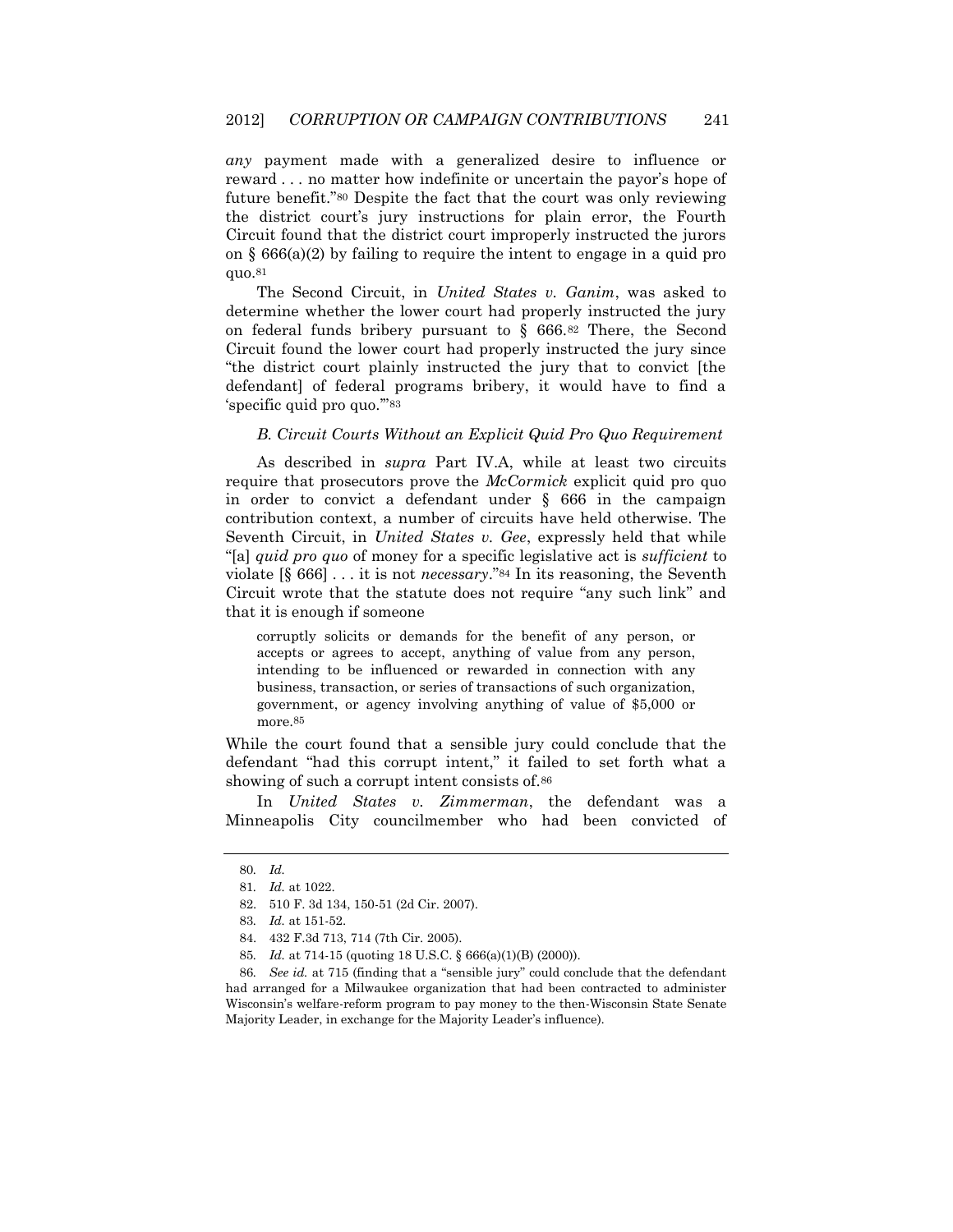accepting illegal bribes from a real estate developer that was planning a project in the same ward the defendant represented.<sup>87</sup> On appeal, inter alia, the defendant argued the government had failed to prove that he intended an explicit quid pro quo in his dealings with the real estate developer and, further, that he could not be found guilty based on official actions that would have been taken, regardless.<sup>88</sup> Yet, the Eighth Circuit did not require the government "to prove *any* quid pro quo."<sup>89</sup>

Similarly, the Sixth Circuit, in *United States v. Abbey*, held that the text of  $\S 666(a)(1)(B)$  says nothing of a quid pro quo requirement to sustain a conviction, express or otherwise."<sup>90</sup> This case involved a former city administrator in Michigan who accepted a free subdivision lot from a local land developer who later testified that by doing so, he hoped to curry favor with the city administrator for future real estate developments.<sup>91</sup> The prosecution alleged that Abbey later exerted his political influence "to obtain municipal financing for the development of other property owned by the developer and to pay the developer to supervise the development of that property."<sup>92</sup> The Sixth Circuit stated that "while a '*quid pro quo*  of money for a specific . . . act is sufficient to violate the statute' it is 'not necessary.'"<sup>93</sup> However, unlike the Seventh Circuit which failed to clarify what a sufficient showing of corrupt intent under § 666 consists of, the Sixth Circuit provided a definition for the phrase "corruptly solicits," as it is used in  $\S 666(a)(1)(B)$ . The court wrote:

[T]he term "corruptly" in criminal laws . . . denotes "an act done with an intent to give some advantage inconsistent with official duty and the rights of others. . . . It includes bribery but is more comprehensive; because an act may be corruptly done though the advantage to be derived from it be not offered by another."94

The Sixth Circuit ultimately held that "the district court's jury instructions were not improper for failing to include a requirement that the government prove a direct link from some specific payment

<sup>87.</sup> 509 F.3d 920, 922-25 (8th Cir. 2007).

<sup>88</sup>*. Id.* at 927.

<sup>89</sup>*. Id.* (emphasis added) (reasoning that Zimmerman's conviction for "accepting gratuities rather than bribes" abrogates the government's requirement to prove quid pro quo).

<sup>90.</sup> 560 F.3d 513, 520 (6th Cir. 2009).

<sup>91</sup>*. Id.* at 515.

<sup>92</sup>*. Official's Receipt of Gift for Unspecified Favor Established Extortion, Bribery Quid Pro Quo*, 4 WHITE COLLAR CRIME REP. (BNA)287 (Apr. 24, 2009).

<sup>93</sup>*. Abbey*, 560 F.3d at 520 (quoting United States v. Gee, 432 F.3d 713, 714 (7th Cir. 2005)).

<sup>94</sup>*. Id.* at 520 n.7 (quoting United States v. Aguilar, 515 U.S. 593, 616 (1995) (Scalia, J., concurring in part and dissenting in part)).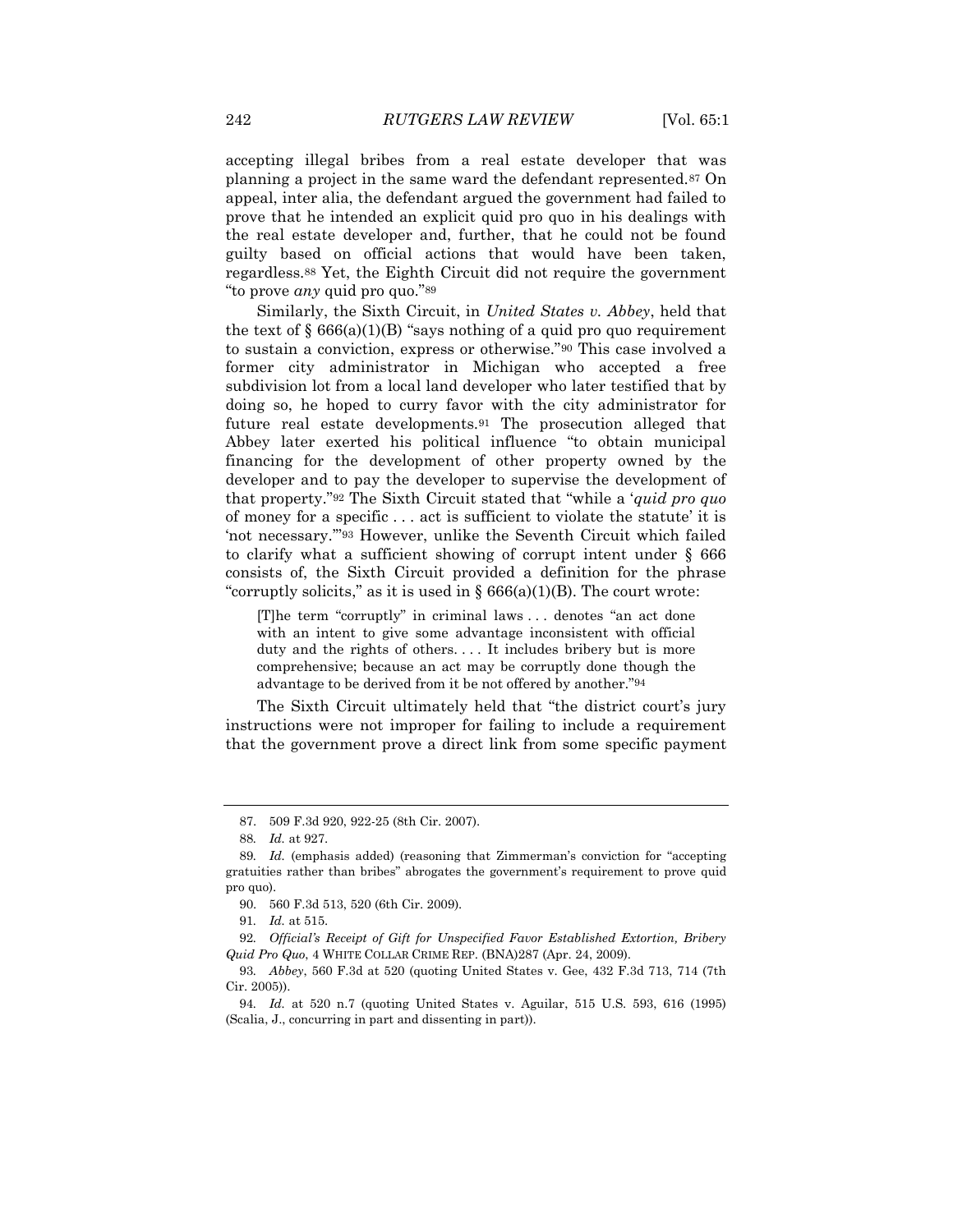to a promise of some specific official act."<sup>95</sup> As a result, the jury was not asked to specifically find whether "the subdivision lot was given to Abbey in exchange for his agreement at the time at the time to perform, or to refrain from performing, a specific official act."<sup>96</sup>

In *United States v. McNair*, the Eleventh Circuit aligned itself with the Sixth and Seventh Circuits in concluding that § 666 bribery does not require proof of an explicit quid pro quo.<sup>97</sup> The Eleventh Circuit began its analysis with the precise language of § 666, emphasizing the absence of the phrase quid pro quo, as well as other arguably similar phraseologies such as "in exchange for an official act" or "in return for an official act."<sup>98</sup> The court alluded to the fact that its greatest concern in implementing an explicit quid pro quo requirement was not merely the lack of statutory language to support it, but the implication that the court would allow persons such as the defendants to pay a substantial amount of money to a county employee with the intent to produce "a future, as yet unidentified favor without violating § 666."<sup>99</sup> The court then turned to the actual language of § 666, which requires that the defendant act "corruptly," regardless of whether  $(a)(1)(b)$  or  $(a)(2)$  applies.<sup>100</sup> The court defined the phrase "acting corruptly" as "dishonestly seeking an illegal goal or a legal goal illegally" and determined that by requiring a showing of such a corrupt intent, it had sufficiently narrowed down the type of conduct prohibited by § 666 so as to prevent the prosecution of legal business practices.<sup>101</sup> The court conceded that many § 666 bribery cases do, in fact, involve "identifiable and particularized official act[s]"; however, the court refused to require that the government prove a defendant's intent to engage in a specific quid pro quo.<sup>102</sup> Rather, under *McNair*, all that the government has to prove is "an intent to corruptly influence or be influenced in connection with any business or transaction."<sup>103</sup>

<sup>95</sup>*. Id.* at 521.

<sup>96</sup>*. Official's Receipt of Gift for Unspecified Favor Established Extortion, Bribery Quid Pro Quo*, *supra* note 92.

<sup>97.</sup> 605 F.3d 1152, 1188 (11th Cir. 2010) (holding "there is no requirement in §  $666(a)(1)(B)$  or  $(a)(2)$  that the government allege or prove an intent that a specific payment was solicited, received, or given in exchange for a specific official act, termed a *quid pro quo*").

<sup>98</sup>*. Id.* at 1187.

<sup>99</sup>*. Id.* at 1187-88.

<sup>100</sup>*. Id.* at 1188.

<sup>101</sup>*. Id.*

<sup>102</sup>*. Id.*

<sup>103</sup>*. Id.* (internal quotation marks omitted).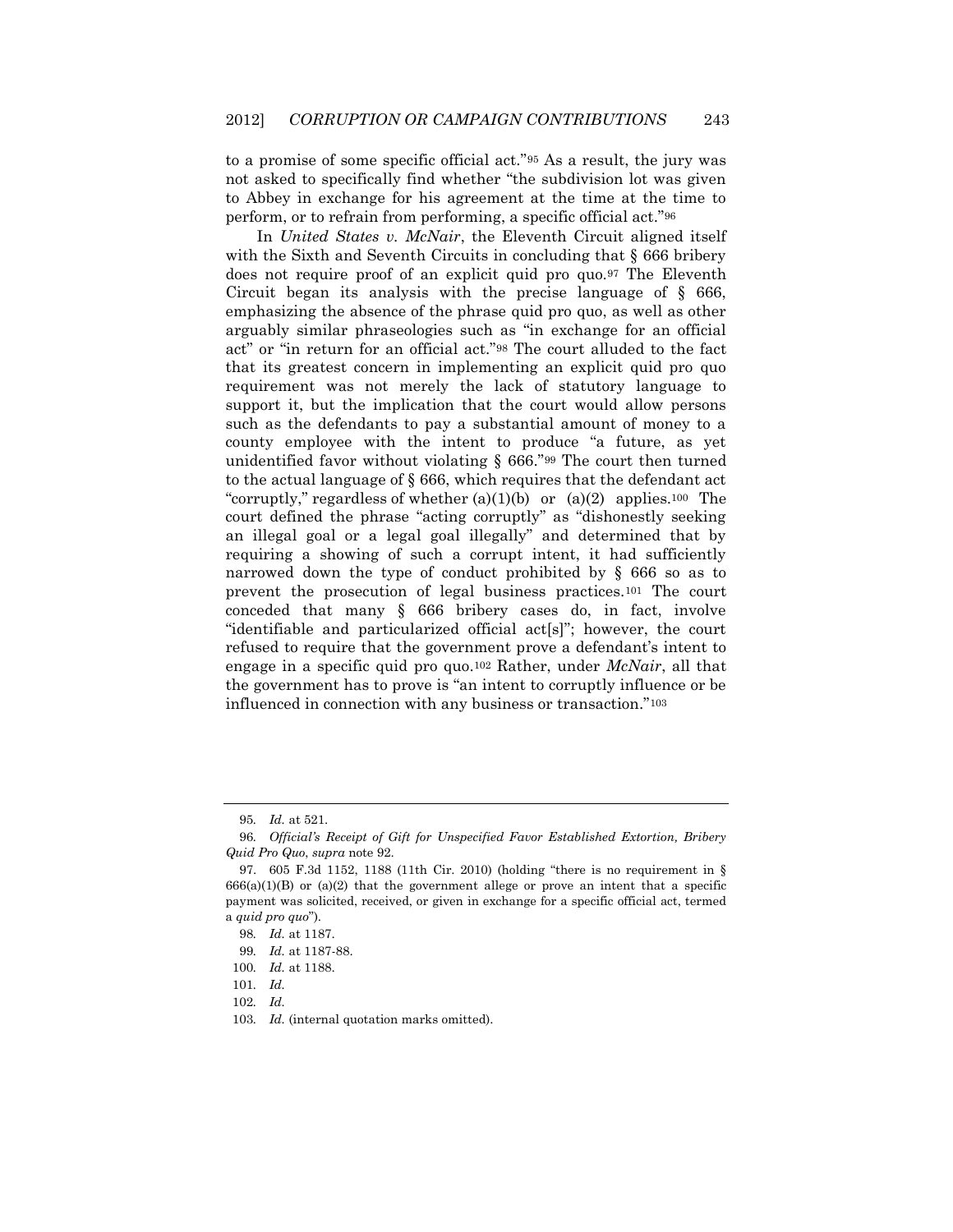## *C. The Eleventh Circuit's Siegelman Explicit, but Not Express, Quid Pro Quo Requirement*

In *United States v. Siegelman*,<sup>104</sup> the Eleventh Circuit drew an unprecedented distinction regarding the *McCormick* explicit quid pro quo language,<sup>105</sup> holding that "explicit" does not mean "express."<sup>106</sup> Don Siegelman, the former governor of Alabama, was appealing his conviction of federal funds bribery, among other crimes, on the ground that the district court's jury instructions were inadequate under *McCormick*.<sup>107</sup> More specifically, Siegelman argued that the instructions failed to direct the jury that they had to find an "express" quid pro quo agreement—namely, that he made the decision to appoint Scrushy onto the Certificate of Need Review Board *in exchange for* Scrushy's \$500,000 donation.<sup>108</sup>

In its discussion, the court specifically pointed out that it has "not yet considered whether federal funds bribery . . . require[s] a similar [*McCormick*] 'explicit promise.'"<sup>109</sup> And, it opted to avoid deciding the issue, writing:

The district court agreed to instruct the jury that they could not convict the defendants of bribery in this case unless "the defendant and the official *agree* that the official will take specific action in exchange for the thing of value." . . . So, whether or not a quid pro quo instruction was legally required, such an instruction was given.

. . . .

. . . Therefore, *assuming* a *quid pro quo* instruction was required in this case, we find no reversible error.110

However, the court's assumption did not end its discussion of the

<sup>104.</sup> 561 F.3d 1215 (11th Cir. 2009) (per curium).

<sup>105.</sup> 500 U.S. 257, 273-74 (1991).

<sup>106</sup>*. Siegelman*, 561 F.3d at 1225-26 ("*McCormick* does use the word 'explicit' when describing the sort of agreement that is required to convict a defendant for extorting campaign contributions. It does not, however, mean *express*."); *see* Gold, *supra* note 28, at 277-79 (referring to the Eleventh Circuit's holding in *Siegelman* as the "minority" view among circuit courts and as having "radically departed" from its previous holding in *United States v. Martinez*, 14 F.3d 543 (11th Cir. 1994), where it noted the applicability of the *McCormick* standard when prosecuting Hobbs Act extortion under color of official right in the campaign contribution context and the applicability of the *Evans* standard in the noncampaign contribution context); *see also* Brief for Petitioner, *supra* note 60, at 14 ("It is not clear that any other Circuit shares the view of the Eleventh Circuit in this regard.").

<sup>107</sup>*. Siegelman*, 561 F.3d. at 1219, 1225. The prosecution's theory was that Siegelman accepted \$500,000 from Richard Scrushy, the Chief Executive Officer of a prominent Alabama hospital corporation, and in exchange, Siegelman appointed Scrushy to Alabama's Certificate of Need Review Board. *Id.* at 1219.

<sup>108</sup>*. Id.* at 1225.

<sup>109</sup>*. Id.*

<sup>110</sup>*. Id.* at 1225-27.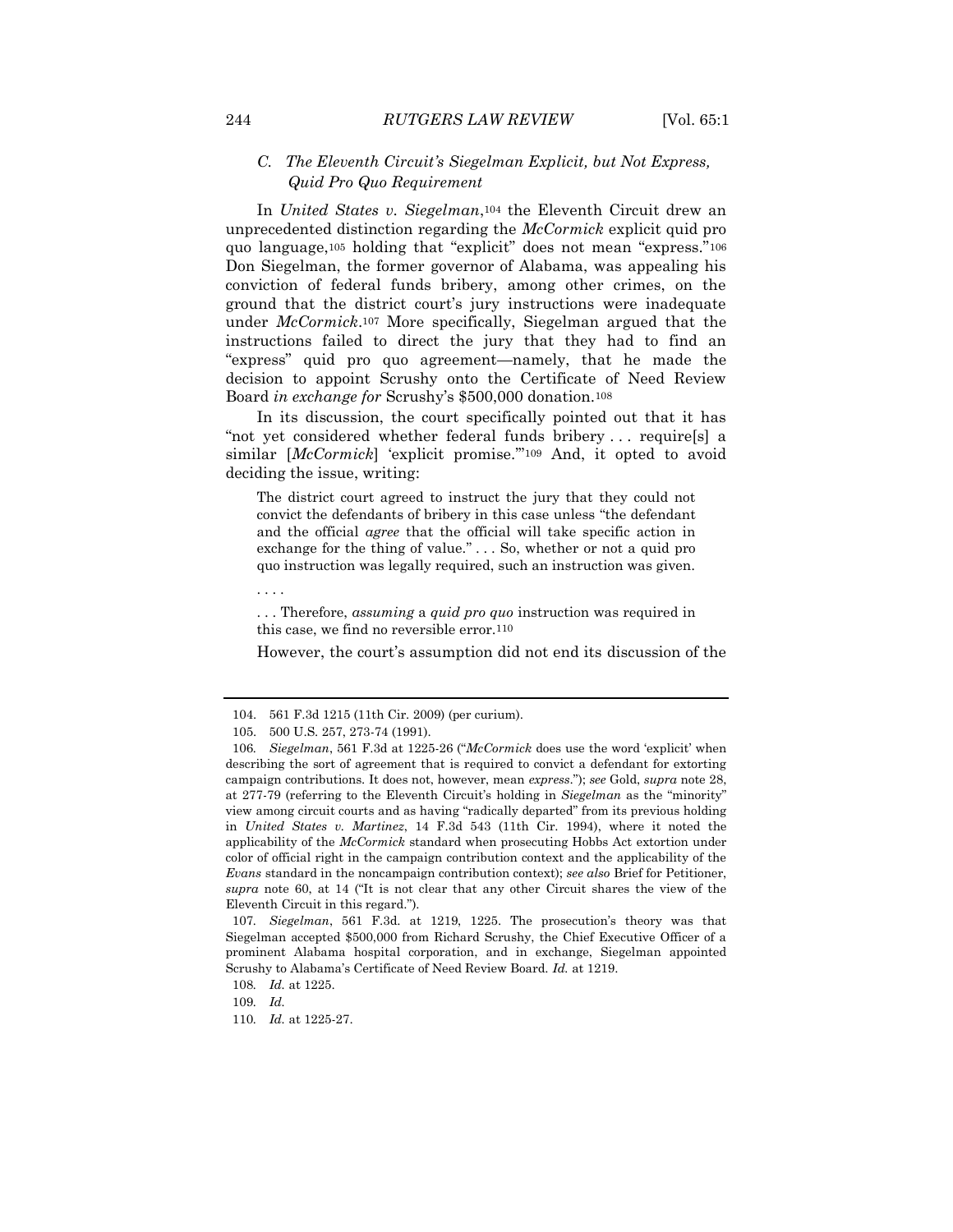quid pro quo requirement. Rather than deciding whether the *McCormick* or *Evans* standard applied by drawing a distinction between the campaign and noncampaign contribution context,<sup>111</sup> the Eleventh Circuit merged the two standards into a single doctrine one which requires that the agreement "for some specific action or inaction . . . be *explicit*, but . . . [not necessarily] *express*."<sup>112</sup> The court held that this explicit agreement could also "be 'implied from [the official's] words and actions.'"<sup>113</sup> At least one critic has characterized the Eleventh Circuit's distinction as "split[ing] hairs between 'explicit' and 'express' . . . so that an explicit agreement could actually be implicit."<sup>114</sup> Others have characterized this distinction as "stripp[ing] the word 'explicit' of any real meaning."<sup>115</sup>

Displeased with the Eleventh Circuit's decision affirming all of his convictions less two counts of mail fraud,<sup>116</sup> Siegelman petitioned to the United States Supreme Court for certiorari.<sup>117</sup> Siegelman's first question presented asked the Supreme Court to clarify whether the *McCormick*

standard require[s] proof of an "explicit" *quid pro quo* promise or undertaking in the sense of actually being communicated expressly . . . or . . . on the inference that there was an *unstated* and *implied* agreement, a state of mind, connecting the contribution and an official action.118

In other words, the question presented asked whether an explicit quid pro quo must be expressed or can be inferred. Yet, Siegelman's first, and only relevant, question presented failed to identify the critical, threshold issue regarding whether the *McCormick* standard

<sup>111</sup>*. See supra* note 65 and accompanying text (discussing how the Second, Third, Sixth, and Ninth Circuit Courts have applied the *McCormick* and *Evans* decisions while prosecuting Hobbs Act extortion under color of official right by drawing a critical distinction between the campaign contribution context and other instances of personal payments to public officials; the former requiring proof an explicit quid pro quo to sustain a conviction, and the latter solely requiring an implicit quid pro quo).

<sup>112</sup>*. Siegelman*, 561 F.3d at 1226.

<sup>113</sup>*. Id.* (quoting Evans v. United States, 504 U.S. 255, 274 (1992) (Kennedy, J., concurring)).

<sup>114.</sup> Gold, *supra* note 28, at 283 ("There is simply no indication in either *McCormick* or *Evans* that the Court meant for the word 'explicit' to mean anything other than its plain meaning—clear, unambiguous, direct, and leaving nothing to inference. By their very definitions, a quid pro quo agreement cannot be both explicit and implicit, as the Eleventh Circuit indicates it can.").

<sup>115.</sup> Brief for Former Attorneys General as Amici Curiae Supporting Petitioner at 12-13, Siegelman v. United States, 130 S. Ct. 3542 (2010) (No. 09-182) (arguing that "[a]s a matter of plain language, an 'explicit promise to perform or not to perform an official act' in return for a campaign contribution cannot be based on an unspoken, merely implied, exchange of the official act for the contribution") (citation omitted).

<sup>116</sup>*. Siegelman*, 561 F.3d at 1245.

<sup>117</sup>*. See generally* Brief for Petitioner, *supra* note 60.

<sup>118</sup>*. Id.* at i.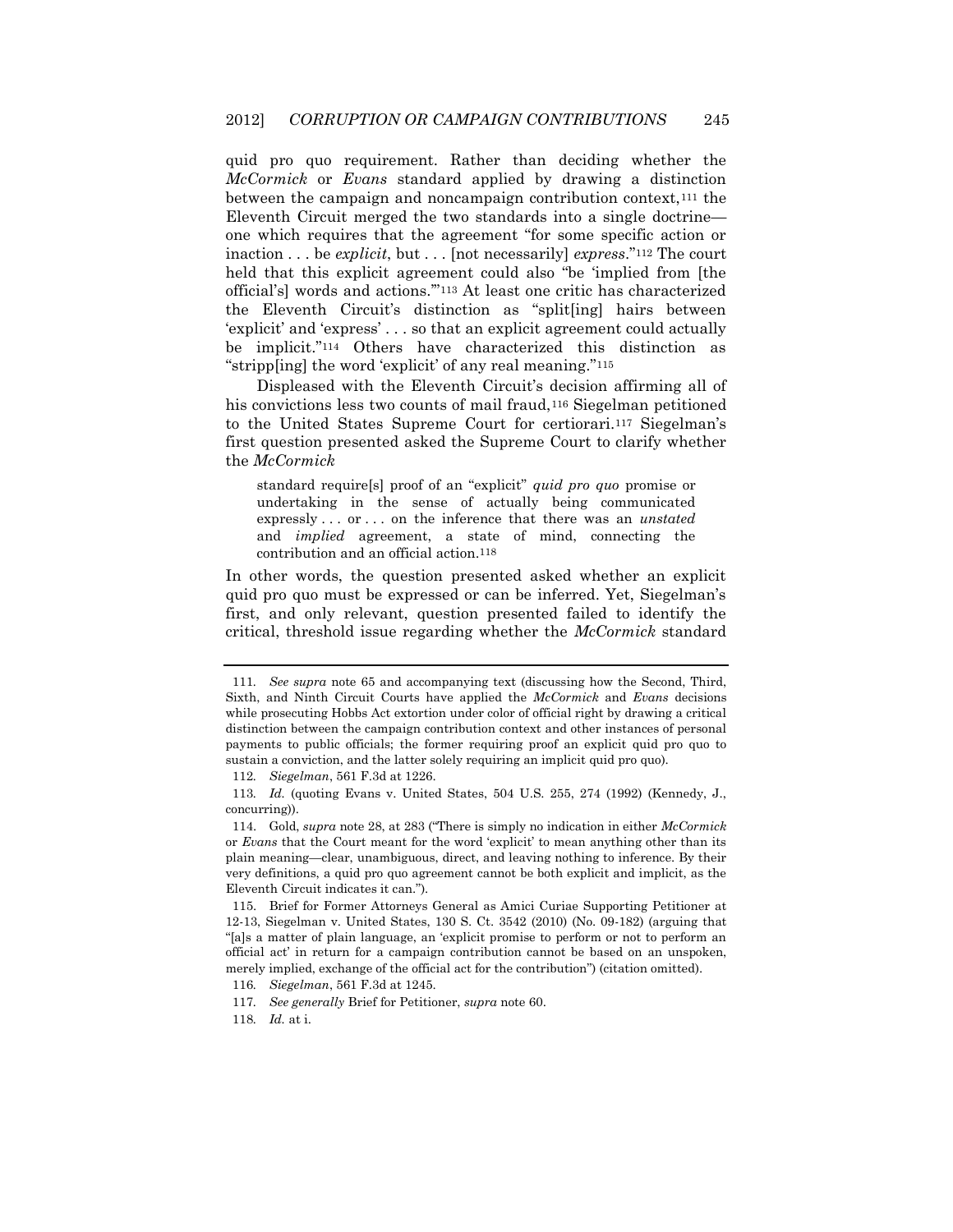even applies to federal funds bribery. Remember, the Supreme Court's earlier decision in *McCormick* solely dealt with Hobbs Act extortion under color of official right in the narrow campaign contribution context, not 18 U.S.C. § 666.<sup>119</sup>

Notably, in his petition, Siegelman both mischaracterized and oversimplified the two circuit court splits by treating them as one singular split.<sup>120</sup> Whereas the first circuit court split involves how the *McCormick* and *Evans* rulings apply to Hobbs Act extortion under color of official right,<sup>121</sup> the second split pertains to the rudimentary issue of whether the *McCormick* explicit quid pro quo requirement even applies to § 666 bribery in the narrow campaign contribution context.<sup>122</sup> Siegelman subsequently conceded that his case did not involve the Hobbs Act and argued that, regardless, the statutes at issue "implicate[] the same concerns and considerations that drove the decision in *McCormick*."<sup>123</sup> And yet, while the Eleventh Circuit "did not deny that the *McCormick* standard applies to . . . § 666, just as it does to the Hobbs Act,"<sup>124</sup> Siegelman failed to raise this rudimentary issue in his petition for certiorari.<sup>125</sup> Ultimately, the Supreme Court vacated and remanded the Eleventh Circuit's holding in *Siegelman* in light of another decision, which was irrelevant to the *McCormick* question presented.<sup>126</sup> And so, the question remains.

## V. FEDERAL FUNDING BRIBERY, THE HOBBS ACT, AND THEIR NEWFOUND RELEVANCE IN NEW JERSEY

#### *A. "Operation Bid Rig III"*

Tuesday, July 23, 2009, marked the pinnacle of a two-year New Jersey political corruption and international money laundering investigation, referred to as phase three of "Bid Rig" by the FBI, IRS, and U.S. Attorney's Office who jointly conducted the operation.<sup>127</sup>

<sup>119</sup>*. See* McCormick v. United States, 500 U.S. 257, 274 (1991).

<sup>120</sup>*. See* Brief for Petitioner, *supra* note 60, at 11-12 ("[T]here is deep disagreement among the federal Circuit Courts about the legal standard that makes a crime of the alleged connection between a campaign contribution and an official action. As a result of the decision below, the Circuit Courts are now divided as to whether this Court's decision in *Evans* . . . dilutes the 'explicit *quid pro quo*' standard of *McCormick* . . . .") (internal citations omitted).

<sup>121</sup>*. See supra* Part III.E (discussing the circuit courts post-*McCormick* and *Evans*).

<sup>122</sup>*. See* discussion *supra* Part IV.A-B.

<sup>123.</sup> Brief for Petitioner, *supra* note 60, at 4.

<sup>124</sup>*. Id.* at 7.

<sup>125.</sup> *See generally* Brief for Petitioner, supra note 60 (failing to raise the issue).

<sup>126</sup>*. See* Siegelman v. United States, 130 S. Ct. 3542 (2010).

<sup>127</sup>*. See* Press Release, U.S. Dep't of Justice U.S. Attorney, Dist. of N.J., Two-Track Investigation of Political Corruption and International Money Laundering Rings Nets 44 Individuals (July 23, 2009), *available at* http://www.justice.gov/usao/nj/Press/files/ pdffiles/2009/bidrig0723.rel.pdf.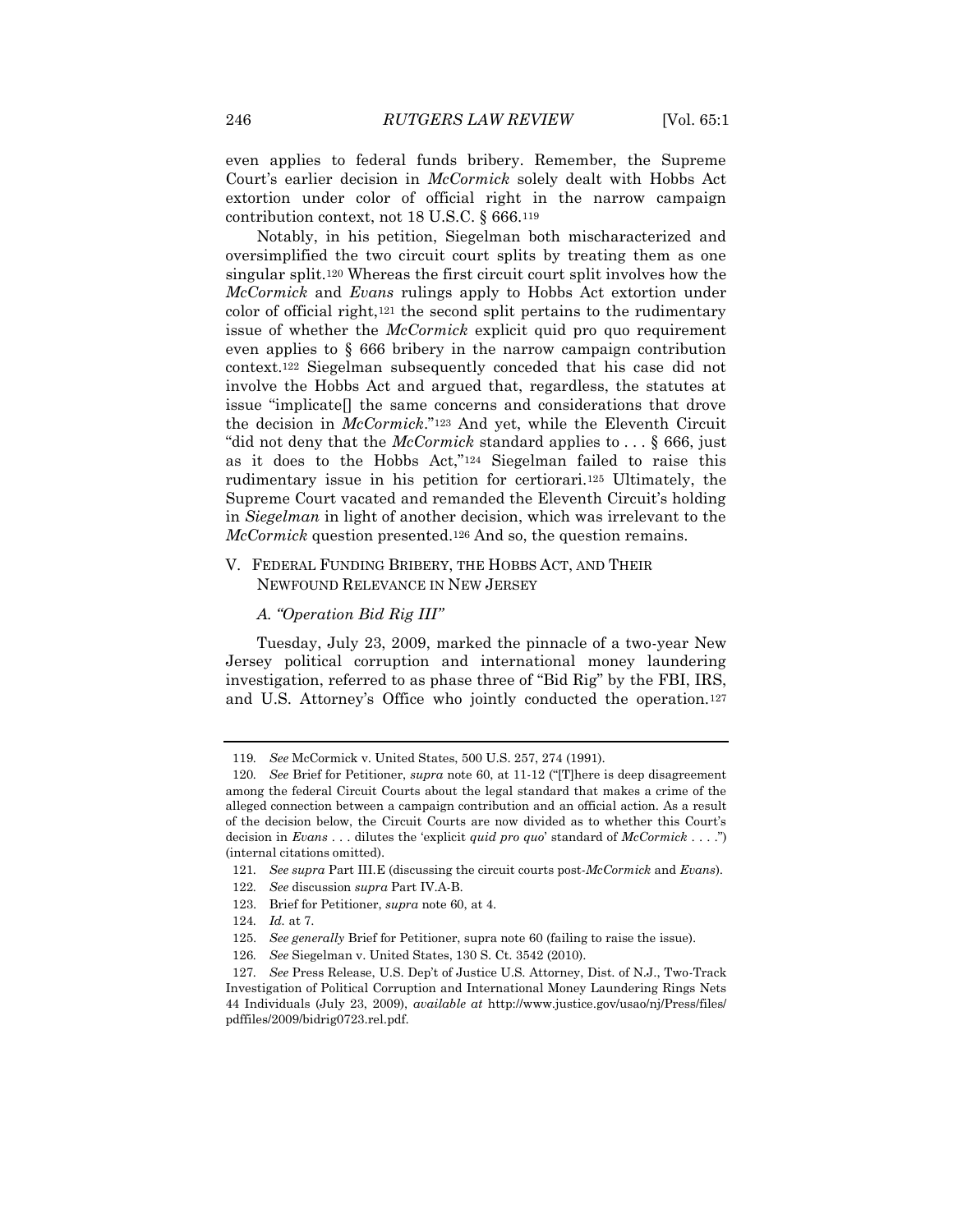Forty-four people were arrested and criminally charged based on their dealings with one man: Solomon Dwek.<sup>128</sup> The plot of the New Jersey political corruption investigation was essentially identical for each defendant.<sup>129</sup> Dwek, a federal informant operating under an assumed identity, posed as a real estate developer interested in building high-rises, hotels, and other projects in each public official's respective town, city, or county.<sup>130</sup> He met with several "public officials, mayoral and council candidates, and their confidants" and offered thousands of dollars "in cash for an upcoming campaign, or as a straight-up bribe, with the promise of more to come, and with earnest pleas that his official requests [regarding his upcoming projects] 'be taken care of.'"<sup>131</sup> And as each of the defendants chose to either plead guilty or proceed to trial, the specific details of their interactions with Dwek unraveled.

It is not surprising, given the plot, that a majority of the defendants were criminally charged with either Hobbs Act extortion under color of official right, conspiracy to commit Hobbs Act extortion under color of official right, § 666 bribery, or some combination thereof.<sup>132</sup> While a majority of the public officials simply pled

<sup>128</sup>*. See* David M. Halbfinger, *44 Charged by U.S. in New Jersey Corruption Sweep*, N.Y. TIMES, July 24, 2009, at A1. *See generally* TED SHERMAN & JOSH MARGOLIN, THE JERSEY STING 7-21 (2011)

<sup>129</sup>*. See* SHERMAN & MARGOLIN, *supra* note 128, at 19 (describing the "scripts" for the politicians). "The CW took on an assumed name and became a fast-talking, seemingly reckless Orthodox Jewish real estate developer with a loose wallet, loose lips, and a plan to put up big high-rises on what seemed to be impossibly tiny tracts of land . . . . To the politicians, the CW was just another businessman willing to pay off anyone to get the jobs fast-tracked." *Id.*

<sup>130.</sup> Halbfinger, *supra* note 128.

<sup>131</sup>*. Id.*

<sup>132</sup>*. See* Criminal Complaint at 2-3, United States v. Shaw, Mag. No. 09-8127 (MCA) (D.N.J. July 2009), *available at* http://www.justice.gov/usao/nj/Press/files/pdf files/2009/Beldinicheatamshawcomplaint.pdf (charging Leona Beldini, the deputy mayor of Jersey City, New Jersey, and Edward Cheatam, the affirmative action officer for Hudson County and a commissioner on the Jersey City Housing Authority, with one count of conspiracy to commit extortion under color of official right and charging Cheatam, individually, with one count of substantive extortion under color of official right); Criminal Complaint at 1-2, United States v. Cammarano III, Mag. No. 09-8128 (MCA) (D.N.J. July 2009), *available at* http://www.justice.gov/usao/nj/Press/files/pdf files/2009/CammaranoSchaffer%20compl1.pdf (charging Peter Cammarano III, the mayor of the city of Hoboken, New Jersey, and an attorney specializing in election law, with conspiracy to commit extortion under color of official right); Criminal Complaint at 1-2, United States v. Cardwell, Mag. No. 09-8129 (MCA) (D.N.J. July 2009), *available at* http://www.justice.gov/usao/nj/Press/files/pdffiles/2009/Cardwellcomplaint. pdf (charging Joseph Cardwell, the commissioner of the Jersey City Municipal Utilities Authority, with § 666 bribery); Criminal Complaint at 1-2, United States v. Elwell, Mag. No. 09-8144 (MCA) (D.N.J. July 2009), *available at* http://www.justice.gov/usao/ nj/Press/files/pdffiles/2009/ElwellManzo.pdf (charging Dennis Elwell, the mayor of the town of Secaucus, New Jersey, with conspiracy to commit extortion under color of official right).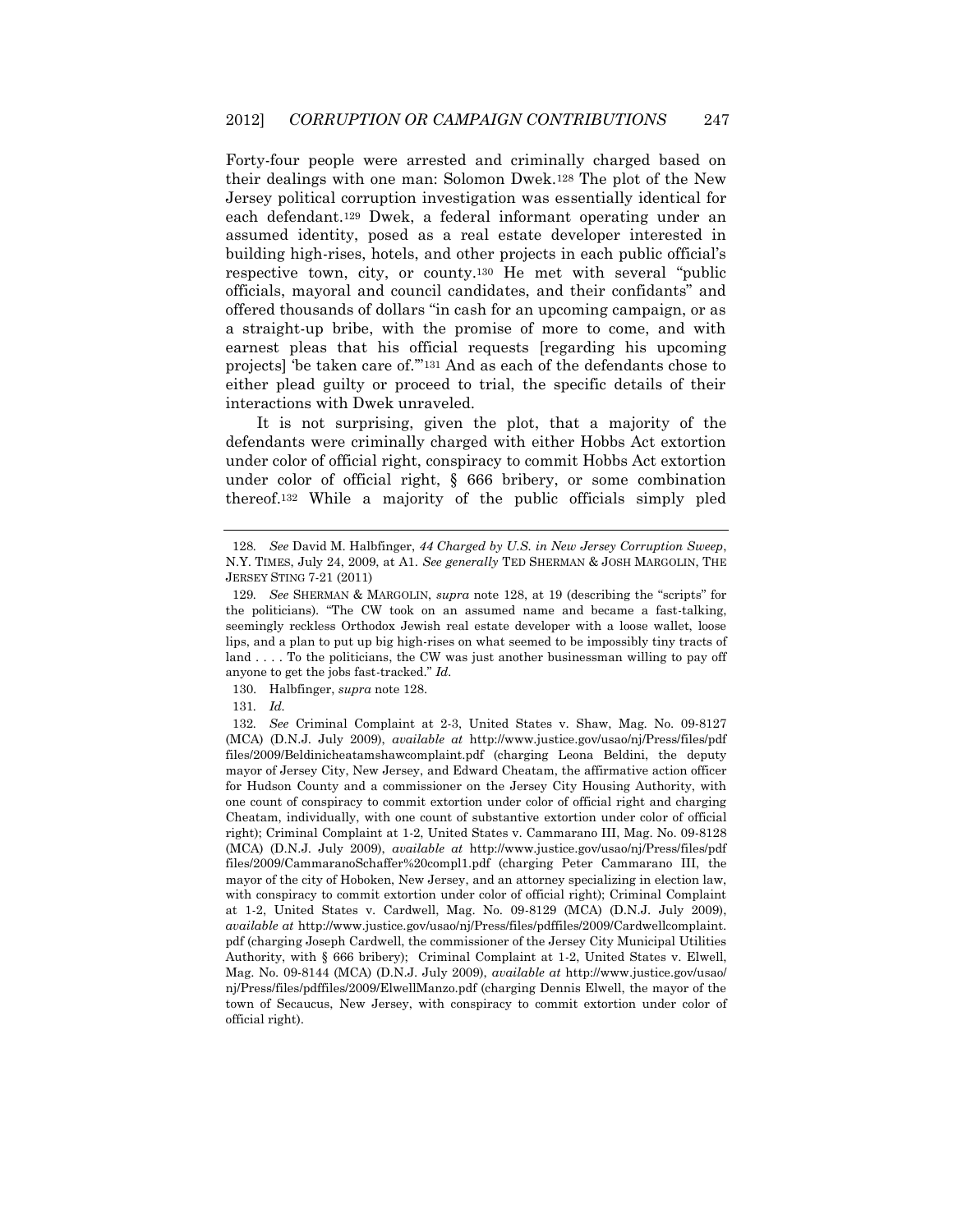guilty,<sup>133</sup> it was the handful of defendants who maintained their innocence and elected to go to trial who gave the question—whether a § 666 bribery conviction, in the narrow campaign contribution context, requires proof of an explicit quid pro quo—a newfound importance in the District of New Jersey and the Third Circuit.

### *B. The "Operation Bid Rig III" Trials*

The following trials are of such significance because they demonstrate the apparent difference between a prosecutor's burden of proof under the Hobbs Act and § 666 bribery—at least according to the jury verdicts.<sup>134</sup> The first trial involved Leona Beldini, former

134*. See* United States v. Beldini, 443 F. App'x 709, 712 (3d Cir. 2011) (resulting in Beldini's conviction of two counts of federal funds bribery and her acquittal of two counts of substantive Hobbs Act violations and one count of conspiracy to commit extortion following a jury trial); *see also* United States v. Elwell, No. 09-864 (JLL), 2011 WL 5007883, at \*1 (D.N.J. Oct. 20, 2011) (resulting in Elwell's conviction of one

<sup>133.</sup> The following defendants all pled guilty to conspiracy to commit extortion under color of official right in violation of the Hobbs Act: Maher Khalil, the former deputy director of the Jersey City Department of Health and Human Services; Edward Cheatam, the former Jersey City Housing Authority Commissioner; Philip Kenny, the former Jersey City Councilman; Michael Manzo, a Jersey City Council candidate; Peter Cammarano III, former Hoboken Mayor; and Mariano Vega, former City Council President of Jersey City. *See* Ron Zeitlinger, *Jersey City Official Maher Khalil Pleads Guilty in Corruption Case*, JERSEY J. (Sept. 9, 2009, 2:50 PM), http://www.nj.com/hudson/index. ssf/2009/09/jersey\_city\_official\_maher\_kha.html; Margaret Schmidt, *Former Jersey City Housing Official Pleads Guilty, Says Bribes Went to Mayor Healy's Campaign*, JERSEY J. (Sept. 18, 2009, 12:34 PM), http://www.nj.com/hudson/index.ssf/2009/09/former\_jersey\_ city\_housing\_off.html; Michaelangelo Conte, *Jersey City Councilman Phil Kenny Pleads Guilty in Massive NJ Corruption Case*, THE JERSEY J. (Oct. 6, 2009, 12:50 PM), http://www. nj.com/hudson/index.ssf/2009/10/jersey\_city\_councilman\_phil\_ke.html; *Michael Manzo Pleads Guilty to Accepting a Bribe, Faces 10 to 16 Months*, JERSEY J. (Dec. 3, 2009, 8:30 AM), http://www.nj.com/hudson/index.ssf/2009/12/michael\_manzo\_pleads\_guilty\_ to.html; Joe Ryan, *Ex-Hoboken Mayor Peter Cammarano III Pleads Guilty to Extortion in N.J. Corruption Bust*, STAR-LEDGER (Apr. 20, 2010, 8:30 AM), http://www.nj.com /hudson/index.ssf/2009/12/michael\_manzo\_pleads\_guilty\_to.html; Press Release, FBI, Newark Div., Former City Council President for Jersey City Pleads Guilty to Corrupt Payments Conspiracy (Sept. 14, 2010), *available at* http://www.fbi.gov/newark/pressreleases/2010/nk091410.htm. Also, Guy Catrillo, a former member of the Jersey City Mayor's Action Bureau and planning aide for the Jersey City Division of Planning, pled guilty to attempted extortion under color of official right. Agustin C. Torres, *Jersey City Official Guy Catrillo Pleads Guilty in Major Federal Corruption Case*, JERSEY J., (Sept. 9, 2009, 4:50 PM), http://www.nj.com/hudson/index.ssf/2009/ 09/former\_jersey\_city\_official\_gu.html. Both Joseph Cardwell, a former Jersey City political consultant, and Denis Jaslow, a former investigator for the Hudson County Board of Elections, pled guilty to federal funds bribery. *See* MaryAnn Spoto, *Jersey City Political Consultant Cardwell Admits to Accepting \$30K Bribe in Massive Corruption Case*, STAR-LEDGER (Mar. 01, 2011, 4:06 PM), http://www.nj.com/news/ index.ssf/2011/03/ex-jersey\_city\_mua\_consultant.html; Press Release, U.S. Attorney's Office, Dist. of N.J., Former Hudson County Official Admits to Agreeing to Pass Cash Bribes to Former Secaucus Mayor (June 7, 2011), *available at* http://www.just ice.gov/usao/nj/Press/files/Jaslow,%20Denis%20News%20Release.html.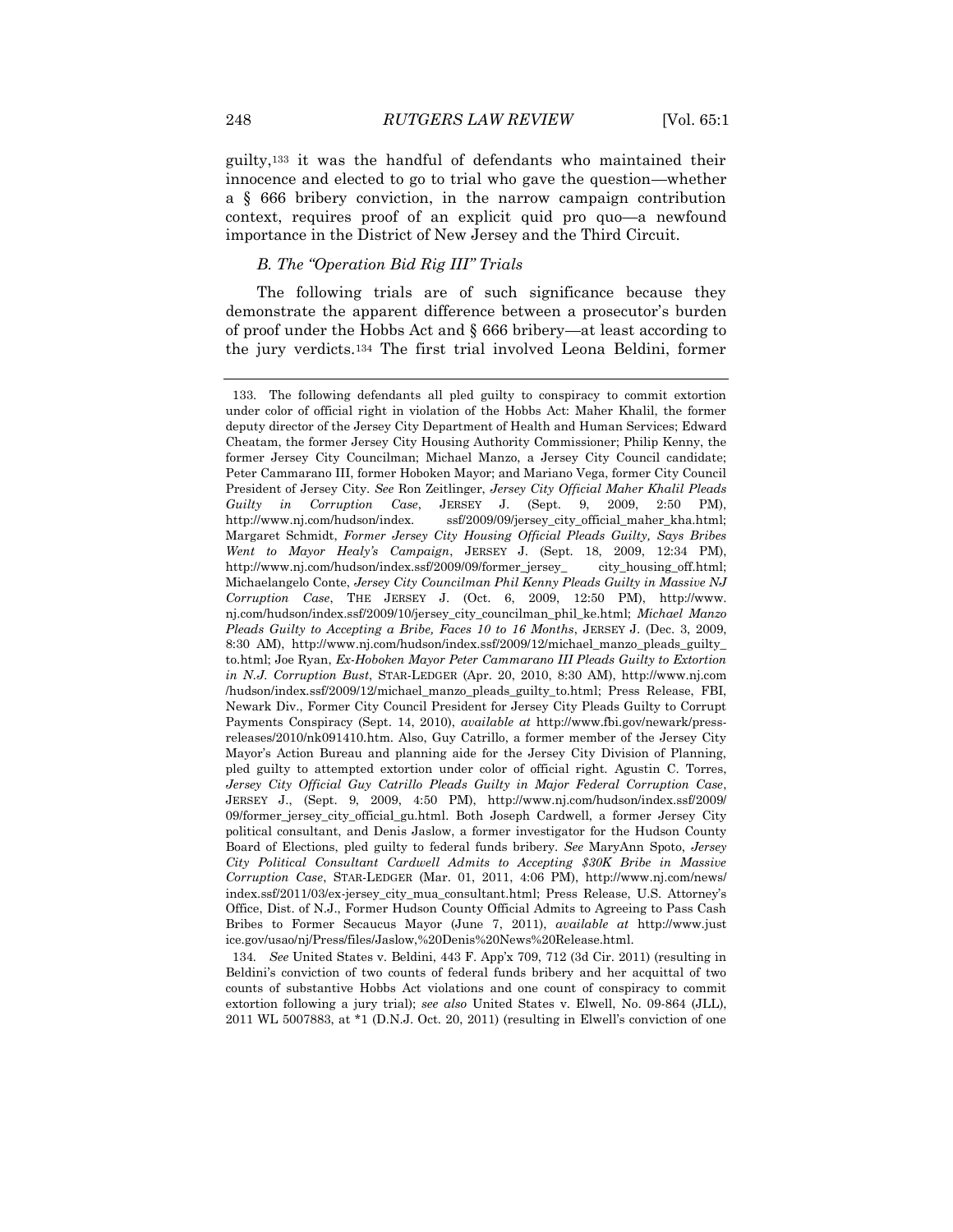deputy mayor of Jersey City, New Jersey.<sup>135</sup> While Beldini was indicted on six counts—one count of conspiracy to commit extortion, two counts of substantive Hobbs Act violations, and three counts of federal funds bribery—the jury convicted her solely on two counts of federal funds bribery.<sup>136</sup> The trial of former New Jersey State Assemblyman Daniel Van Pelt followed the Beldini trial.<sup>137</sup> Van Pelt was indicted for attempted extortion under color of official right and federal funds bribery, but unlike Beldini, the jury convicted him on both counts.<sup>138</sup>

Then the gears suddenly changed. While Anthony Suarez, the mayor of the Borough of Ridgefield, New Jersey, was also indicted for conspiracy to commit extortion under color of official right, attempted extortion under color of official right, and federal funds bribery,<sup>139</sup> the jury returned a not-guilty verdict on all three counts.<sup>140</sup> Following the Suarez acquittal, former New Jersey Assemblyman L. Harvey Smith was also acquitted of six counts including: one count of conspiracy to commit extortion under color of official right, two counts of attempted extortion under color of official right, two counts of federal funds bribery, and one count of money laundering.<sup>141</sup>

However, on July 6, 2011, the acquittal streak quickly came to an end. Similar to Beldini, Dennis Elwell—the former mayor of Secaucus, New Jersey—was found not guilty of conspiracy to commit extortion under color of official right and attempted extortion under

count of federal funds bribery and his acquittal of one count of conspiracy to commit extortion under color of official right and attempted extortion under color of official right following a jury trial).

<sup>135.</sup> Associated Press, *Jersey City Official Is Convicted in First Trial in Corruption Sting*, N.Y. TIMES, Feb. 12, 2010, at A28.

<sup>136</sup>*. Beldini*, 443 F. App'x at 712; *see also* Associated Press, *supra* note 135 (reporting that Beldini was convicted on bribery charges but "acquitted of the mostserious [sic] charges against her," in reference to the extortion counts, which "carried a maximum sentence of 20 years each," as opposed to the ten-year maximum sentence that the bribery counts carried).

<sup>137</sup>*. See* MaryAnn Spoto, *Van Pelt Convicted of Bribery, Extortion; Ex-Ocean Official Faces 30 Years*, STAR-LEDGER, May 20, 2010, at 15 ("Van Pelt's case was the second of last year's arrests to go to trial.").

<sup>138.</sup> United States v. Van Pelt, 448 F. App'x 301, 302 (3d Cir. 2011).

<sup>139.</sup> Indictment, United States v. Suarez, No. 09-932 (D.N.J. Dec. 18, 2009).

<sup>140.</sup> Verdict Sheet, United States v. Suarez, No. 09-932 (D.N.J. Dec. 18, 2009); *see also* Joe Ryan, *He Beat the Feds: Ridgefield Mayor First to Walk Away from Bribery Sting*, STAR-LEDGER, Oct. 28, 2010, at 1 (reporting that Suarez's not-guilty verdict was "the first resounding rebuke to a prosecution stemming from the largest federal sting in state history" and also the first case to break U.S. prosecutors' winning streak "includ[ing] convictions and guilty pleas in more than 200 [corruption] cases" dating back to 1999).

<sup>141.</sup> Indictment at 1-20, United States v. Smith, No. 10-83 (D.N.J. Feb. 16, 2010); *see also* Verdict, United States v. Smith, No. 10-83 (D.N.J. Dec. 16, 2010).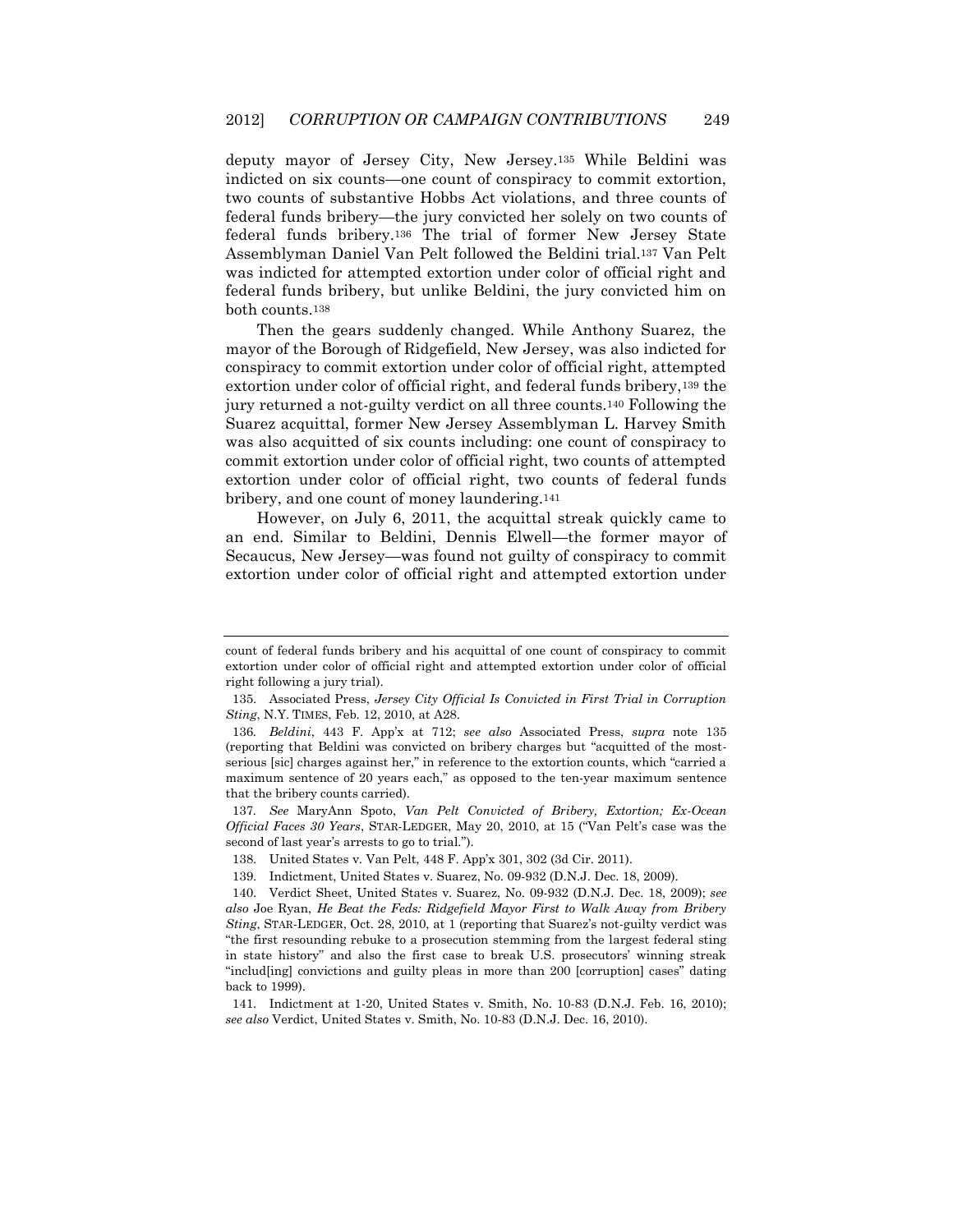color of official right, but was found guilty of federal funds bribery.<sup>142</sup> Elwell's attorney subsequently commented on the split jury verdict to a news reporter: "When it came to the decision between the attempted extortion and the bribery, the point of contention was whether there was [an] acceptance of money in exchange for the official action, and it's the same for both charges."<sup>143</sup> However, there *is* a difference, and it is a critical difference: the *McCormick* explicit quid pro quo requirement under the Hobbs Act. Judging from the *Beldini* and *Elwell* split verdicts, neither jury was persuaded that the prosecutors had demonstrated proof of an explicit quid pro quo in either case, as required under the *McCormick* standard. Yet, both of the juries' willingness to, instead, convict the defendants under the federal funding bribery statute indicates that this charge required a lesser showing of proof. Presumably, it would follow that if the district court, in either case, had instructed the jurors on an explicit quid pro quo requirement under § 666, the jurors would have also found the defendants not-guilty on those counts, as well.

#### *C. The Third Circuit's Silence on the Issue*

After being convicted on two counts of § 666 bribery, Leona Beldini filed a motion for a judgment of acquittal or for a new trial, arguing, among other things, that the jury instructions on both counts of federal funding bribery "erroneously omitted the explicit quid pro quo requirement contained in the instructions" for her three alleged violations of the Hobbs Act.<sup>144</sup> However, the district court found that Beldini had waived her objection to the jury instructions<sup>145</sup> and, regardless, § 666 bribery's "corrupt intent requirement obviated the need for an explicit quid pro quo in cases involving campaign contributions."<sup>146</sup>

Beldini raised the same issue again on appeal.<sup>147</sup> Yet, the Third Circuit found that Beldini's failure to object to the § 666 jury instructions, as well as her failure to place the district court on notice

<sup>142.</sup> United States v. Elwell, No. 09-864 (JLL), 2011 WL 5007883, at \*1 (D.N.J. Oct. 20, 2011); *see also* Jason Grant, *Ex-Secaucus Mayor Found Guilty of Bribery: Jurors Acquit Elwell on Two Related Charges in \$10,000 Dwek Deal*, STAR-LEDGER, July 7, 2011, at 13 ("Yesterday's split verdict was reminiscent of the verdict against former Jersey City Deputy Mayor Leona Beldini, who was convicted last year of two counts of bribery but acquitted of four counts, including conspiracy to commit extortion and two counts of attempted extortion.").

<sup>143.</sup> Grant, *supra* note 142, at 13.

<sup>144.</sup> United States v. Beldini, 443 F. App'x 709, 712 (3d Cir. 2011)*.*

<sup>145</sup>*. Id.* at 712-13 ("[T]here was no indication in court transcripts . . . that [Beldini] at any time objected to the fact that the quid pro quo, *McCormick* standard was not being charged with regard to the  $\S666$  violations as [the judge] did with regard to the Hobbs Act." (internal quotation marks omitted)).

<sup>146</sup>*. Id.* at 713.

<sup>147</sup>*. Id.*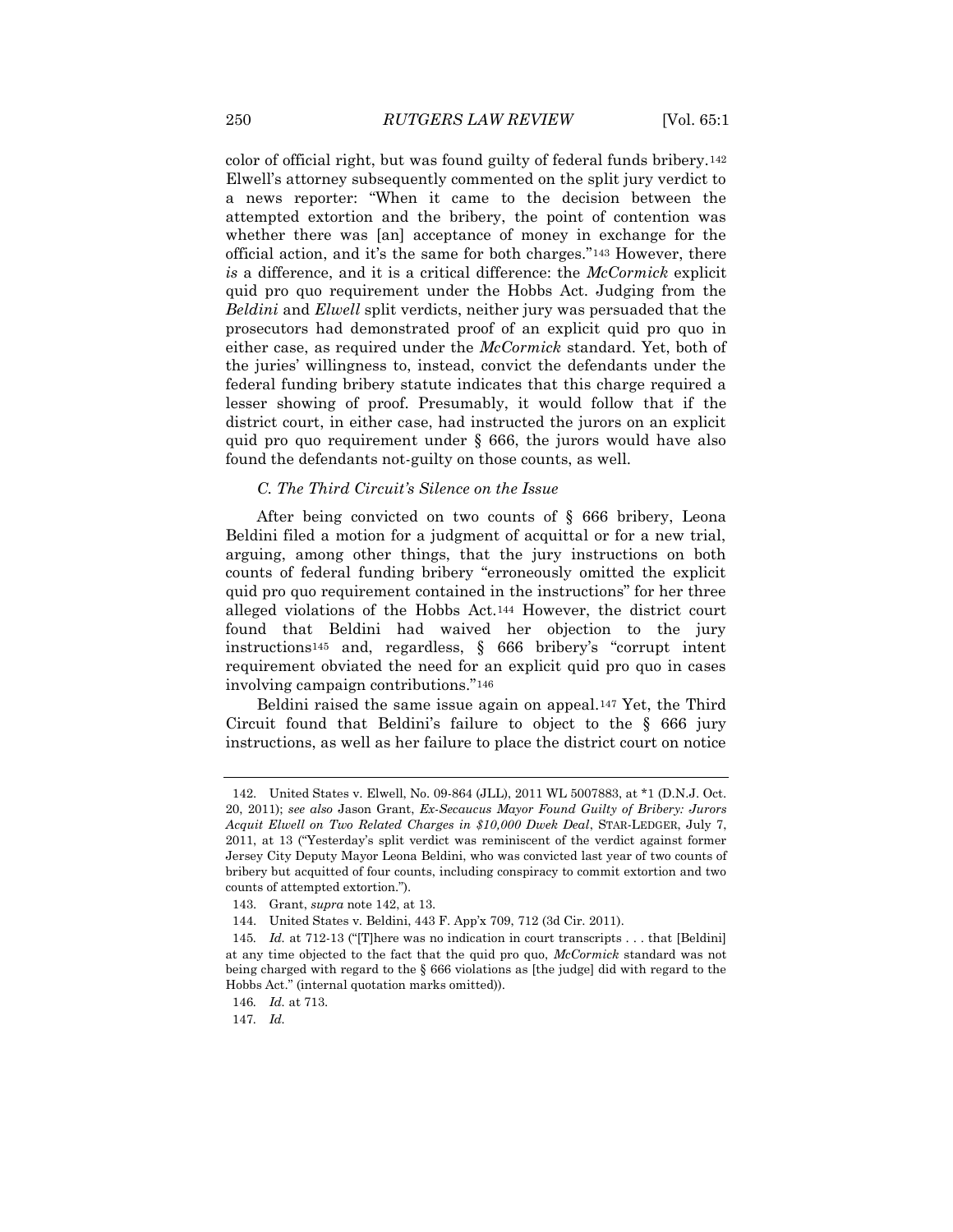of the issue before the jury deliberated, precluded its appellate review of the § 666 jury instructions except for plain error.<sup>148</sup> Despite pointing out the "earnest circuit split on whether § 666 does or does not require proof of a quid pro quo," the Third Circuit opted not to weigh in on the issue.<sup>149</sup> Instead, it held that there was no plain error because "[t]here is no Supreme Court or Third Circuit precedent on the point.... Thus, any alleged 'error was unclear at the time of trial' and remains unclear on appeal because the applicable law has not been clarified."<sup>150</sup>

To further bolster its holding, the Third Circuit reasoned that even if its failure to instruct the jury on an explicit quid pro quo requirement under § 666 "is deemed an error, it is not a clear or obvious error because the Supreme Court has not held that an *express* quid pro quo is required even for Hobbs Act . . . convictions."<sup>151</sup> While technically accurate, the problem with that proposition is that it seems to be differentiating between the term *explicit* and the term *express*—a distinction that first appeared in the Eleventh Circuit's holding in *Siegelman*<sup>152</sup> and, apparently, has ensued.<sup>153</sup> But, the Supreme Court in *McCormick* made it clear that Hobbs Act convictions require proof of an *explicit* quid pro quo.<sup>154</sup>

This very same issue appeared on appeal to the Third Circuit for the second time in one year in *United States v. Van Pelt*.<sup>155</sup> However, just as it did in *Beldini*, the Third Circuit solely reviewed Van Pelt's issues on appeal for plain error, given his failure to object to the jury instructions at trial.<sup>156</sup> And, again, the Third Circuit remained silent, finding there was no plain error<sup>157</sup> and conceding that "Van Pelt's failure to raise the issue in the District Court makes this case an unsuitable occasion for us to decide on which side of the circuit split we fall."<sup>158</sup>

And so, the issue remains as to whether § 666 requires proof of an explicit quid pro quo in order to convict a public official of bribery.

157. The Third Circuit premised its plain error review on the notion that even if there is a quid pro quo requirement under § 666, "our case law does not require that such a phrase be included verbatim in the charge." *See id.* at 304 (discussing how the district court adequately "required the jury to find that Van Pelt was 'influenced' by or 'rewarded' with a payment in connection with New Jersey's business").

158*. Id.* at 305 ("Because we have not yet decided the question, it necessarily follows that there can be no plain error.").

<sup>148</sup>*. Id.* at 716.

<sup>149</sup>*. Id.* at 717-18.

<sup>150</sup>*. Id*. at 717 (citation omitted).

<sup>151</sup>*. Id.* (emphasis added).

<sup>152.</sup> 561 F.3d 1215, 1226 (11th Cir. 2009).

<sup>153</sup>*. See supra* Part IV.C.

<sup>154.</sup> 500 U.S. 257, 272-73 (1991).

<sup>155.</sup> 448 F. App'x 301, 303 (3d Cir. 2011).

<sup>156</sup>*. Id.*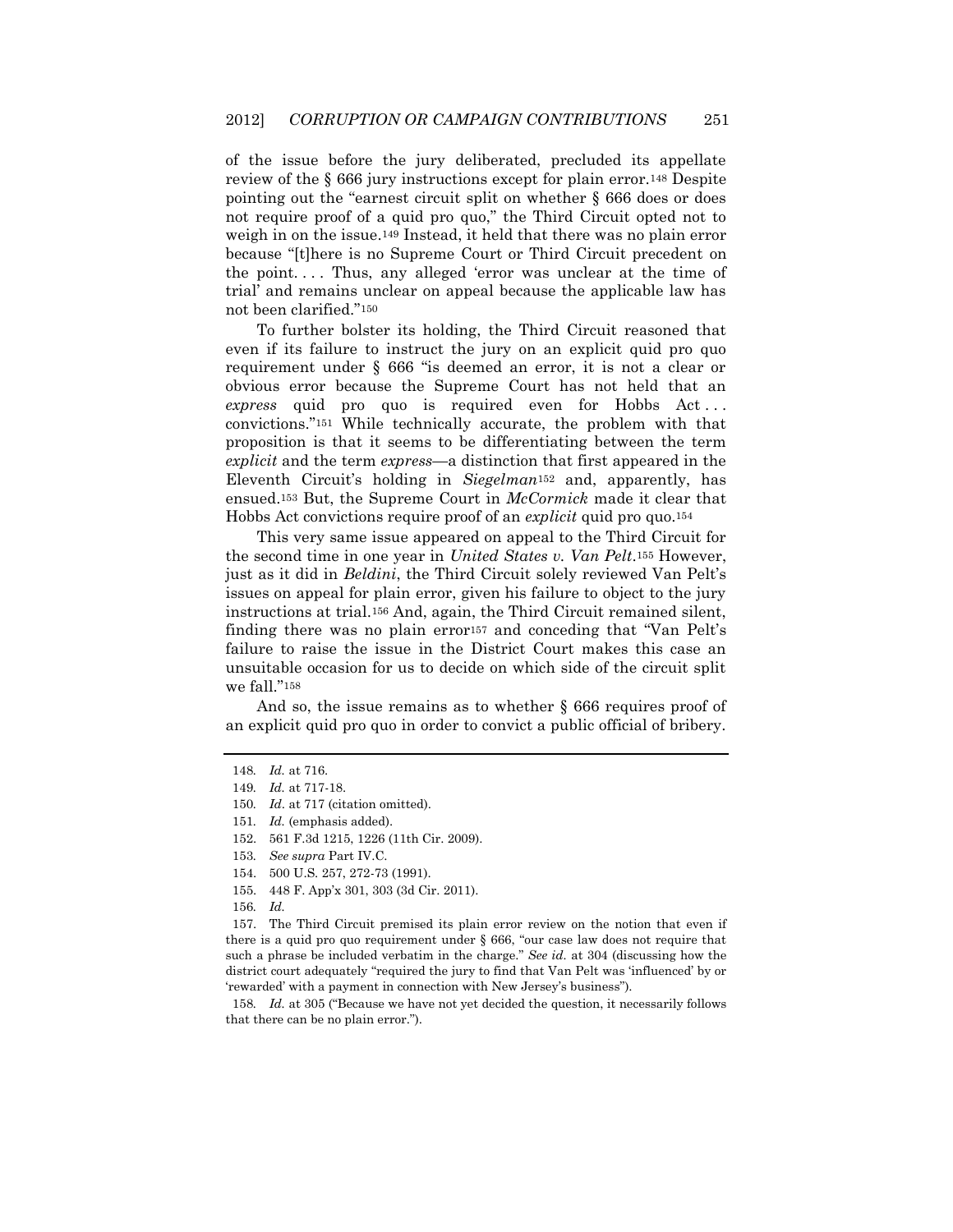One attorney's remark following the Eleventh Circuit's holding in *McNair*<sup>159</sup> back in 2010 still sounds true today: "This issue may be ripe, in the appropriate case, for Supreme Court review and resolution."<sup>160</sup> Just not in *Siegelman*.<sup>161</sup>

## VI. THE IMPORTANCE OF PROVING AN EXPLICIT QUID PRO QUO UNDER § 666 IN THE CAMPAIGN CONTRIBUTION CONTEXT

Because of the difficulty discerning the line between a legal campaign contribution and an illegal bribe,<sup>162</sup> as well as the importance of setting forth a clear, uniform standard in the prosecution of public corruption,<sup>163</sup> courts should incorporate the *McCormick* explicit quid pro quo requirement into the federal funds bribery statute to parallel Hobbs Act extortion under color of official right. Realistically, "[a]s the law has evolved, extortion 'under color of official right' and bribery are really different sides of the same coin."<sup>164</sup> The Supreme Court identified this reality in *Evans v. United States*—conceding that the evidence of the case could have also supported a charge of bribery, noting the argument that extortion

161*. See* United States v. Siegelman, 130 S. Ct. 3542 (2010) (granting certiorari, but vacating judgment and remanding the case for further consideration in light of a different Supreme Court decision, which did not concern the *McCormick* issue).

162*. See* Diamond, *supra* note 3, at 19 ("When is the quid pro quo only implicit and not criminally explicit? The answer is unfortunately not clear. The difference would not be so significant if the solicitation and acceptance by government officials of campaign contributions were not so commonplace, but our political system practically deems it necessary, appropriate, and indeed laudatory for the right causes."); *see also* Gayed, *supra* note 26, at 1788 ("Potentially corrupt behavior often straddles already murky lines of propriety."); Gold, *supra* note 28, at 286 ("Perhaps corruption in the form of quid pro quo agreements between contributors and public officials, whether explicit or not, is inherent in an electoral system that heavily relies upon large contributions to finance campaigns. The presence of large private campaign contributions will always raise questions of how public officials can act objectively . . . ." (footnote omitted)); Peter J. Henning, *Public Corruption: A Comparative Analysis of International Corruption Conventions and United States Law*, 18 ARIZ. J. INT'L & COMP. L. 793, 845 (2001) (discussing the "difficulties in applying federal anticorruption law to an area in which it is permissible to solicit and donate money in order to influence a position" (footnote omitted)) [hereinafter Henning, *Public Corruption*].

163*. See* Brief for Former Attorneys General as Amici Curiae Supporting Petitioner, *supra* note 115, at 4 ("As former state Attorneys General, we understand the importance of clearly defining the legal duties that criminal defendants are accused of violating, which not only protects against uncertain liability, but also minimizes the risk of politically motivated prosecutions.").

164. United States v. Allen, 10 F.3d 405, 411 (7th Cir. 1993).

<sup>159.</sup> United States v. McNair, 605 F.3d 1152 (11th Cir. 2010).

<sup>160.</sup> Alain Leibman, *Section 666 Requires No Quid Pro Quo in Order to Convict State Official of Bribery, the Eleventh Circuit Holds*, WHITE COLLAR DEF. & COMPLIANCE (June 13, 2010, 5:48 PM), http://whitecollarcrime.foxrothschild.com /2010/06/articles/offense-elements/section-666-requires-no-quid-pro-quo-in-order-toconvict-state-official-of-bribery-the-eleventh-circuit-holds/print.html.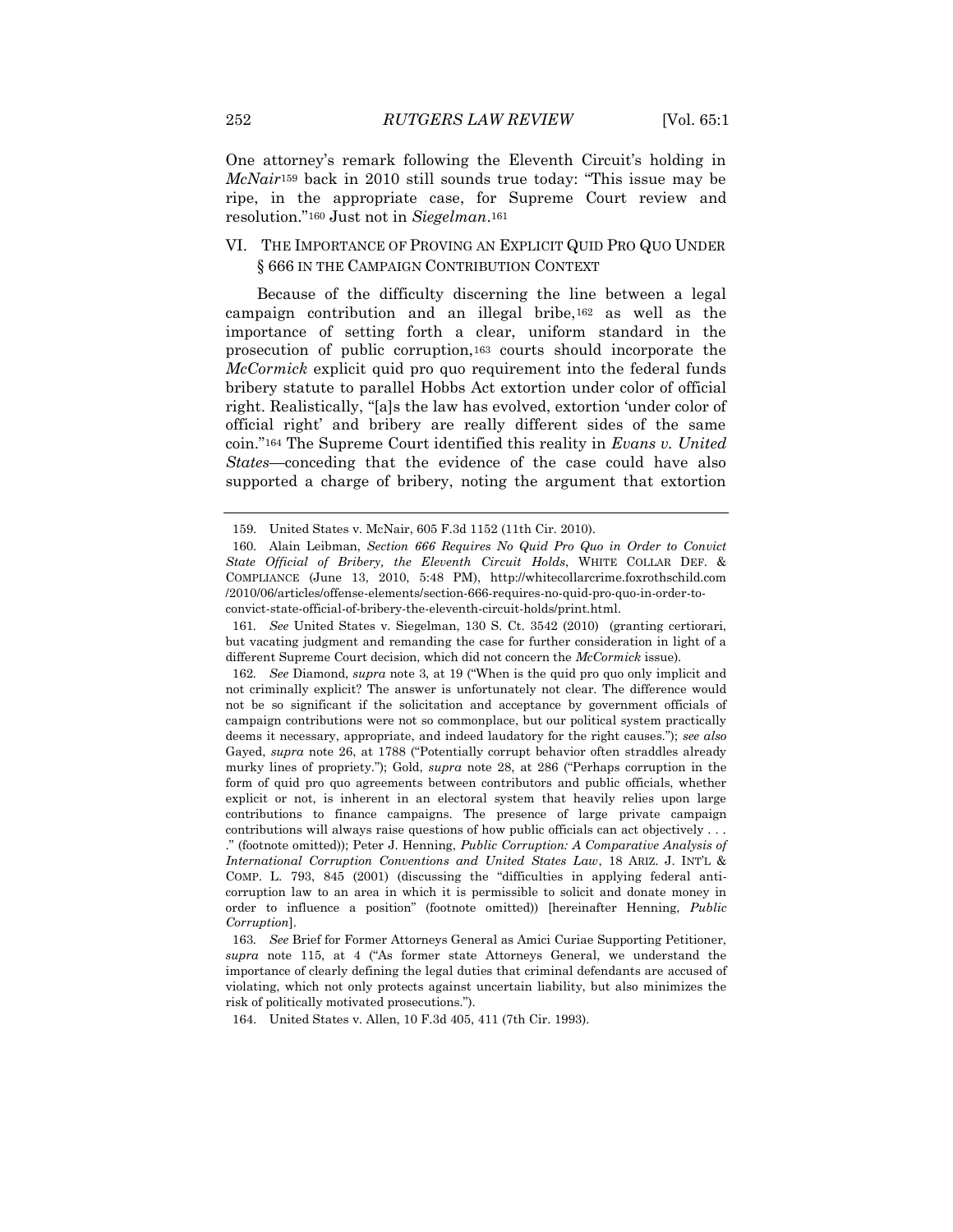and bribery are overlapping crimes and describing common law extortion by a public official as "the rough equivalent of what we would now describe as 'taking a bribe.'"<sup>165</sup> Naturally, it follows that these two "overlapping" statutes should require the same showing of an explicit quid pro quo when being utilized in the same exact context—to prosecute the acceptance of payments characterized as campaign contributions. This is especially true in instances where the defendant public official's acceptance of one particular payment forms the basis of both charges, as often times occurs.<sup>166</sup>

But perhaps the single most fundamental reason to incorporate an explicit quid pro quo requirement into § 666 bribery, in the narrow campaign contribution context, is couched within the rationale of the *McCormick* decision.<sup>167</sup> Remember, *McCormick* was not decided based on the precise language of the Hobbs Act, nor its statutory history.<sup>168</sup> Rather, the Supreme Court based its decision on the concerns inherent in the statute's use as a prosecutorial tool to root out public corruption in the narrow campaign contribution context:<sup>169</sup>

[T]o hold that legislators commit the federal crime of extortion when they act for the benefit of constituents or support legislation furthering the interests of some of their constituents, shortly before or after campaign contributions are solicited and received from those beneficiaries, is an unrealistic assessment of what Congress could have meant by making it a crime to obtain property from another, with his consent, "under color of official right." To hold otherwise would open to prosecution not only conduct that has long been thought to be well within the law but also conduct that in a very real sense is unavoidable so long as election campaigns are financed by private contributions or expenditures, as they have

<sup>165.</sup> 504 U.S. 255, 260, 267 n.18 (1992); *see also* Henning, *Public Corruption*, *supra* note 162, at 847 (describing extortion under color of official right as "effectively a form of bribery," because "courts recognized explicitly that a public official charged with violating the Hobbs Act was in reality alleged to have taken a bribe").

<sup>166</sup>*. See, e.g.*, United States v. Ganim, 510 F.3d 134, 136 (2d Cir. 2007); United States v. Abbey, 560 F.3d 513, 515 (6th Cir. 2009); *supra* note 133 and accompanying text.

<sup>167.</sup> Henning, *Public Corruption*, *supra* note 162, at 846 ("The Court's analysis is instructive on the difficulties in applying the criminal law to donations to elected officials.").

<sup>168</sup>*. See Allen*, 10 F.3d at 411 (explaining that in *McCormick* the Supreme Court incorporated an explicit quid pro quo requirement "[b]ecause of the realities of the American political system"); *see also* Whitaker, *supra* note 25, at 1632 ("[T]he the Court did not base its holding on the language of the statute, but instead focused on the practical difficulty of distinguishing an unlawful payment from conduct traditionally thought to be lawful and unavoidable in election campaigns.") (footnote omitted).

<sup>169</sup>*. See* McCormick v. United States, 500 U.S. 257, 272-73 (1991).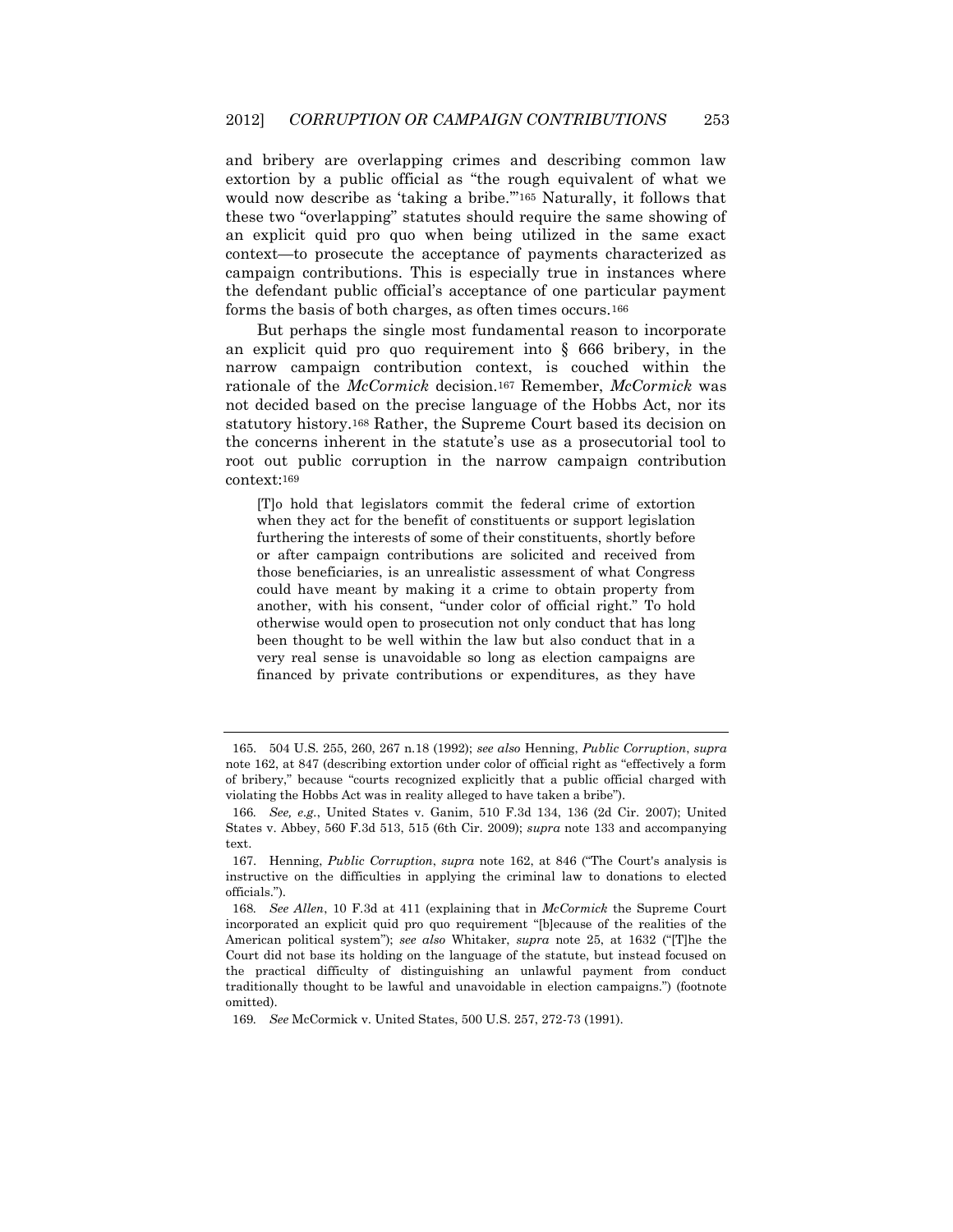been from the beginning of the Nation.170

In an effort to deter the law from unduly encroaching upon the campaign finance system and to set forth a clear standard of illegal conduct, the Court set forth the explicit quid pro quo requirement.<sup>171</sup>

Because the very same countervailing interests are implicated in the prosecution of payments characterized as campaign contributions under § 666, courts should exert the same level of caution in interpreting and applying the federal funds bribery statute, as the Supreme Court did in *McCormick* in its interpretation and application of the Hobbs Act.<sup>172</sup> After all, the message set forth in *McCormick* was clear: courts ought to tread carefully when prosecuting public officials based on their acceptance of payments characterized as campaign contributions.<sup>173</sup> Since *McCormick*, the Second and Fourth Circuits have properly held that proof of an explicit quid pro quo is also required under § 666 bribery.<sup>174</sup> The

Given the minimal difference between extortion under color of official right and bribery, it would seem that courts should exercise the same restraint in interpreting bribery statutes as the McCormick Court did in interpreting the Hobbs Act: absent some fairly explicit language otherwise, accepting a campaign contribution does not equal taking a bribe unless the payment is made in exchange for an explicit promise to perform or not perform an official act. Vague expectations of some future benefit should not be sufficient to make a payment a bribe.

*Id.*; *see* Brief for Former Attorneys General as Amici Curiae Supporting Petitioner, *supra* note 115, at 15 (arguing that proof of an explicit quid pro quo is required under the federal funds bribery statute because, like the Hobbs Act, the statute does not contain language that a crime occurs "when an official accepts a campaign contribution that he understands is motivated by the donor's desire for the official to take certain actions, which are thereafter taken").

173. Henning, *Public Corruption*, *supra* note 162, at 851 (reflecting "the concern that the inevitable clash of an anti-corruption statute with a core facet of the democratic system implicates significant constitutional issues").

174*. See* United States v. Jennings, 160 F.3d 1006, 1021 (4th Cir. 1998) (finding the district court erred by failing to include the  $\S 666(a)(2)$  quid pro quo requirement in the jury instructions). In *Jennings*, the Fourth Circuit defined the "'corrupt intent' element of bribery" as "the intent to engage in a relatively specific quid pro quo," emphasizing that "[w]ithout an appropriate definition of 'corruptly,' an instruction mistakenly suggests that § 666 prohibits *any* payment made with a generalized desire to influence or reward . . . no matter how indefinite or uncertain the payor's hope of future benefit." *Id.* at 1020 (citation omitted); *see also* United States v. Ganim, 510 F.3d 134, 151-52 (2d Cir. 2007) (finding the jury necessarily convicted Ganim of federal funds bribery because the "district court plainly instructed" that they "would have to find a 'specific quid pro quo'").

<sup>170</sup>*. Id*. at 272.

<sup>171</sup>*. Id.* at 273.

<sup>172</sup>*. See* United States v. Allen, 10 F.3d 405, 411 (7th Cir. 1993) (explaining the rationale behind applying the *McCormick* explicit quid pro quo requirement to § 666 bribery, without actually holding that it does apply).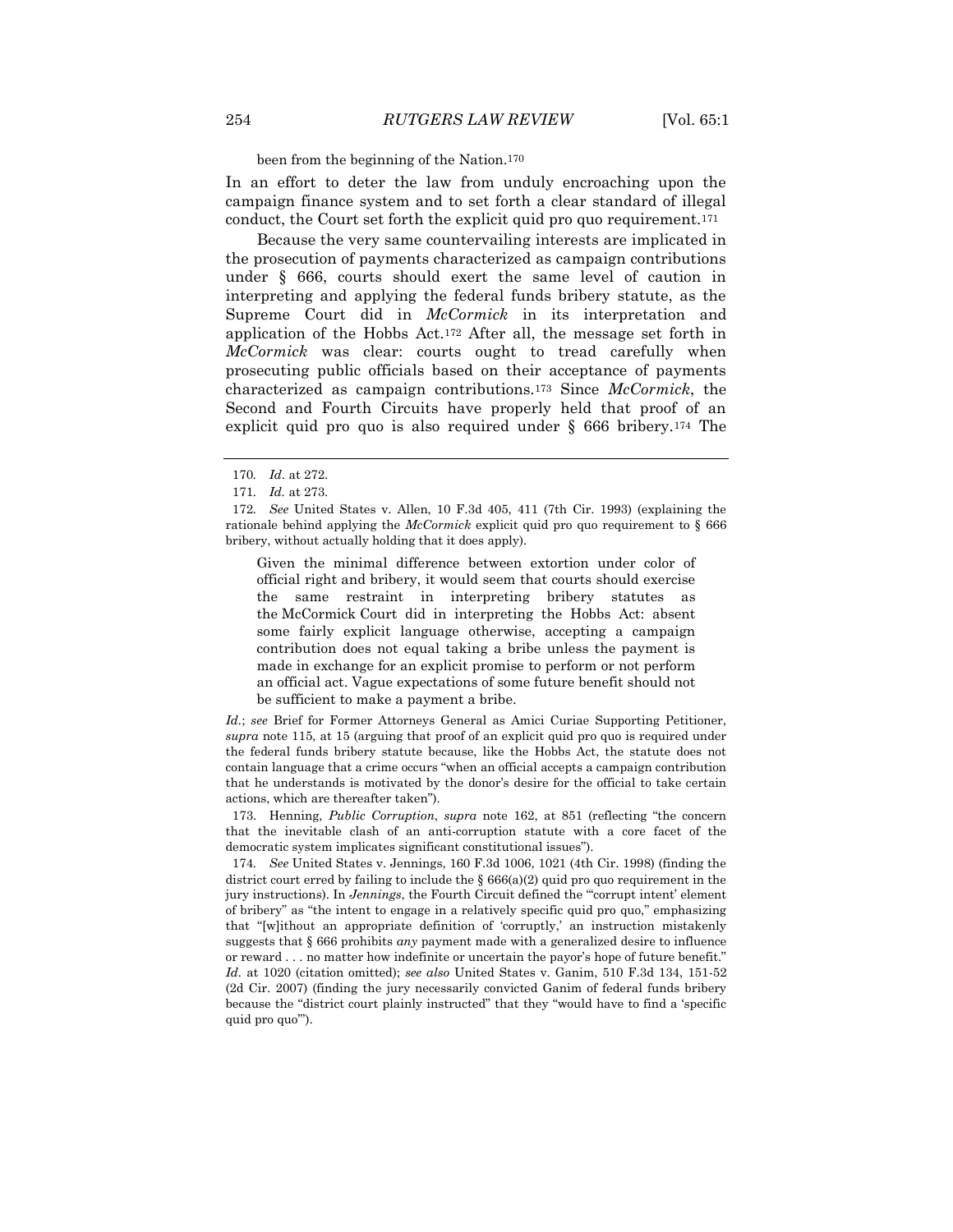Fifth Circuit has notably held that "[u]nder the bribery statutes, the government must prove a quid pro quo, that is, that the official took money *in return for* an exercise of his official power" and cited directly to *McCormick* to support the proposition.<sup>175</sup> The Fifth Circuit's direct citation to *McCormick* implies that, in the narrow campaign contribution context, the explicit quid pro quo requirement is also directly applicable to bribery. While the *Tomblin* case involved a different federal bribery statute than § 666, the Fifth Circuit's broad use of the phrase "[u]nder the bribery statutes"<sup>176</sup> seemingly supports the proposition that the *McCormick* explicit quid pro quo requirement is applicable to *all* bribery statutes, including § 666.

While only two circuit courts have held that proof of an explicit quid pro quo is also required under § 666 bribery, courts have recognized that prosecuting public officials for accepting money characterized as a campaign contribution, in general, requires careful consideration.<sup>177</sup> As the Third Circuit phrased it, "Outside the campaign contribution context . . . the line between legal and illegal acceptance of money is not so nuanced."<sup>178</sup> Requiring an explicit quid pro quo under the federal funds bribery statute in the campaign contribution context would properly balance the countervailing interests that once troubled the Supreme Court in *McCormick* by adequately protecting the American campaign finance system, while allowing for the effective prosecution of political corruption.

Over ninety former state attorneys general agree that in the prosecution of money characterized as campaign contributions, § 666 bribery should require proof of an explicit quid pro quo for the precise reasons that drove the Supreme Court's decision in *McCormick*.<sup>179</sup> They argued their position as amici in support of the petitioner in *Siegelman v. United States*, which unfortunately did not yield a definitive answer from the Supreme Court regarding this issue.<sup>180</sup> In their amicus brief, the former state attorneys general carefully set forth a slew of problems that would result from requiring anything less than proof of an explicit quid pro quo in the prosecution of public officials under § 666:

<sup>175.</sup> United States v. Tomblin, 46 F.3d 1369, 1379 (5th Cir. 1995) (emphasis added). 176*. Id.*

<sup>177</sup>*. See* United States v. Abbey, 560 F.3d 513, 517-18 (6th Cir. 2009) ("But not all quid pro quos are made of the same stuff. . . . [I]n circumstances like this one—outside the campaign content—[r]ather than requir[e] an *explicit* quid-pro-quo promise, the elements of extortion are satisfied by something short of  $[i_1, \ldots, n]$  (internal quotation marks omitted) (alterations in original).

<sup>178.</sup> United States v. Antico, 275 F.3d 245, 257 (3d Cir. 2001).

<sup>179</sup>*. See generally* Brief for Former Attorneys General as Amici Curiae Supporting Petitioner, *supra* note 115, at 6-12.

<sup>180</sup>*. See* United States v. Siegelman, 130 S. Ct. 3542, 3542 (2010) (remanding on other grounds separate from the *McCormick* issue).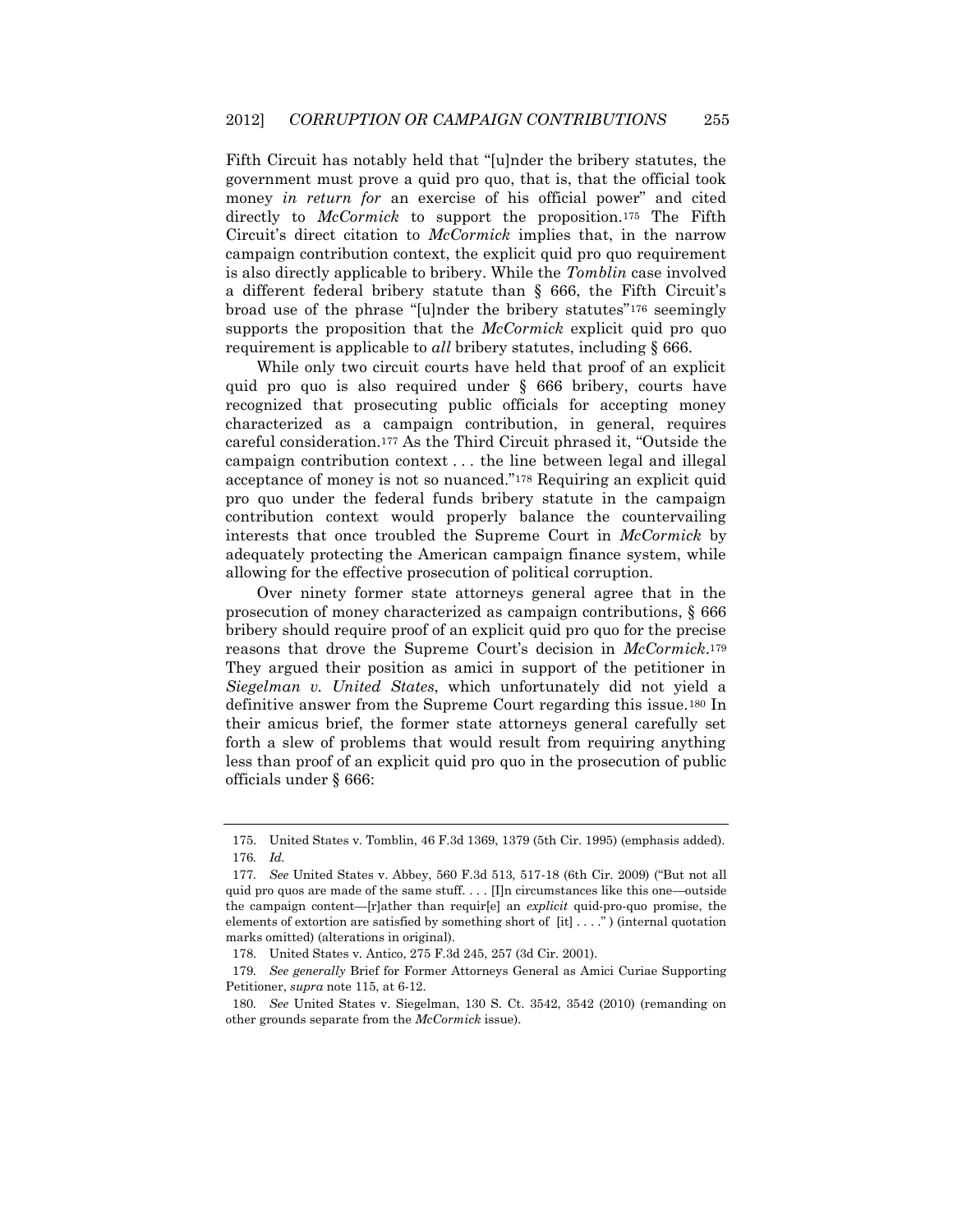[F]irst, it subjects public officials to the unreasonable burden of having to reject campaign contributions if there is any reason to believe that such contributions were made by donors desiring that the officials take certain actions; second, if public officials choose to actually accept campaign contributions with that same belief, they now must take pains to *not do* what the donors desire or else face the threat of criminal recriminations; third, donors may fear that their conduct will be subject to retrospective determinations of corruption by unguided juries any time public officials act consistent with their interests; and finally, it exposes public officials and donors alike to politically motivated prosecutions based on an indefinite and potentially all-encompassing standard that may be invoked to justify the prosecution of all sorts of legitimate conduct.181

Notably, of the ninety-one former state attorneys general who joined as amici, eight of them once served as the chief legal officer in New Jersey, two in Delaware, and another two in Pennsylvania,<sup>182</sup> together which, on the federal level, comprise the Third Circuit—the very same circuit that has been silent on the issue, despite its pressing relevance in the prosecution of the individuals arrested and charged as a result of "Operation Bid Rig III."<sup>183</sup>

However, in addition to the similarities between the Hobbs Act and § 666 bribery in their use to prosecute public corruption, the countervailing interests that are implicated in the campaign contribution context, and the agreement of over ninety former state attorneys general, it is also worth noting that requiring proof of an explicit quid pro quo under a federal bribery statute is not an unprecedented concept. In *United States v. Sun-Diamond Growers of California*, the Supreme Court read an explicit quid pro quo requirement into 18 U.S.C. § 201(c)(1)(A),<sup>184</sup> "which prohibits giving 'anything of value' to a present, past, or future public official 'for or because of any official act performed or to be performed by such public official.'"<sup>185</sup> While § 201 is an explicitly federal anticorruption statute, unlike § 666 it does not reach state and local public officials.<sup>186</sup> In fact, § 666 was enacted to fill the gap created by § 201

<sup>181.</sup> Brief for Former Attorneys General as Amici Curiae Supporting Petitioner, *supra* note 115, at 25.

<sup>182</sup>*. Id.*

<sup>183</sup>*. See supra* Part V.

<sup>184.</sup> 526 U.S. 398, 400, 406 (1999) (holding the statute required a quid pro quo because the statutory language that prohibited anything of value being given "for or because of any official act performed or to be performed" seemed "pregnant with the requirement that some particular official act be identified and proved").

<sup>185</sup>*. Id.* at 398 (quoting 18 U.S.C. § 201(c)(1)(A) (1994)).

<sup>186</sup>*. See* 18 U.S.C. § 201 (a)(1) (2006) (defining the term "public official" within the meaning of the statute as a "Member of Congress, Delegate, or Resident Commissioner . . . or an officer or employee or person acting for or on behalf of the United States, or any department, agency or branch of Government thereof").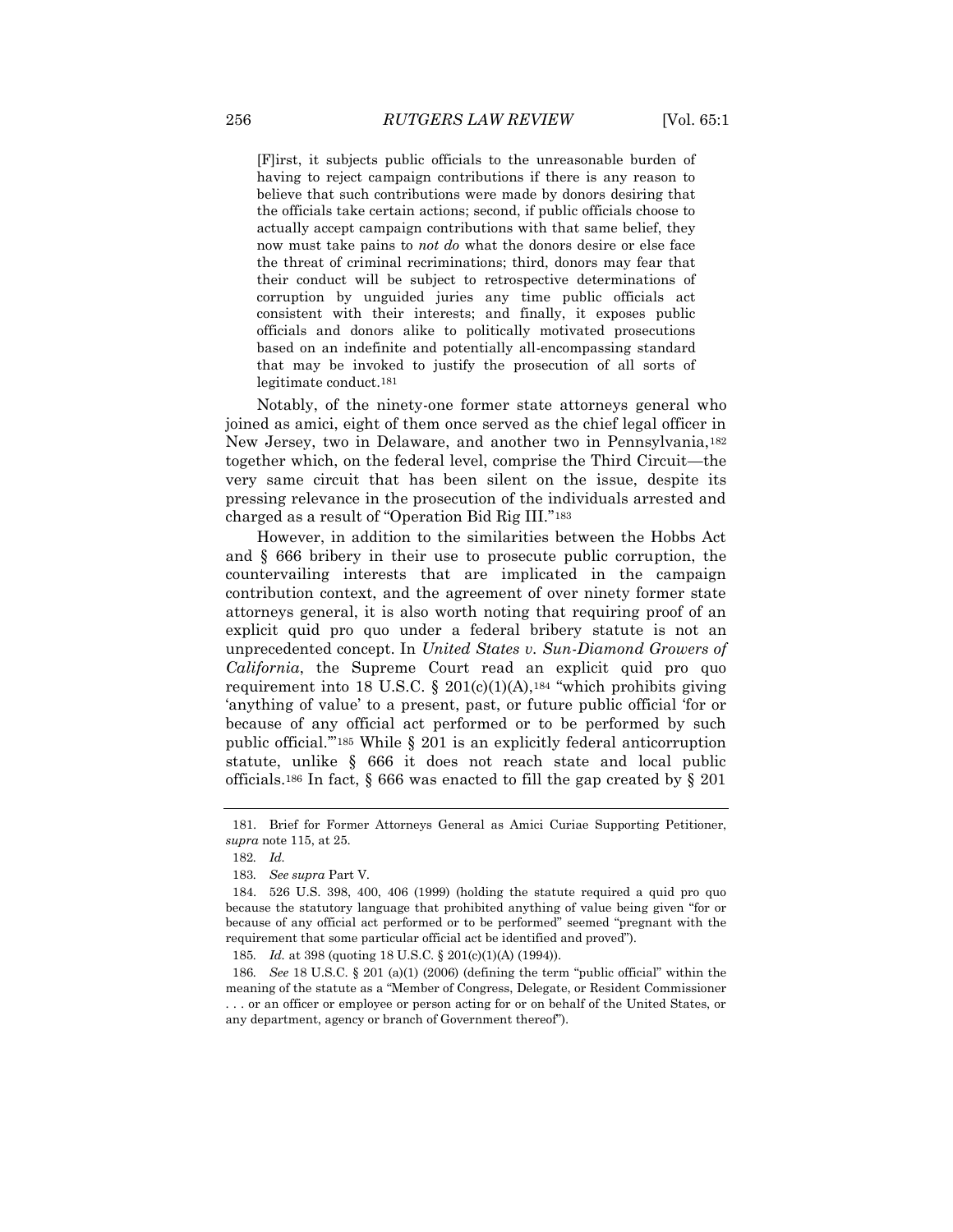by enabling the prosecution of state and local government officials in addition to federal officers and employees.<sup>187</sup> It would seem inconsistent to give federal officials the protection of an explicit quid pro quo requirement under § 201 and not state and local officials under § 666 when the two statutes share such similar statutory purposes and prosecutorial uses.

Ultimately, without an explicit quid pro quo requirement, all of the concerns that once troubled the Supreme Court in *McCormick* will continue to persist; only now under  $\S$  666 instead of the Hobbs Act. This proposal is not meant to oversimplify the often problematic factual circumstances that give rise to public corruption cases—such as instances where a payment was not actually reported as a campaign contribution,<sup>188</sup> the dollar amount of an accepted payment exceeded the permissible cash limit under electoral law,<sup>189</sup> or the payment was inexplicably broken up into smaller increments.<sup>190</sup> However, requiring proof of an unmistakable quid pro quo offers the relief necessary to alleviate the concerns regarding public officials' and political donors' fear that they could be indicted, and even convicted, based on a mere *inferential* connection between a contribution and an official action, rather than an *explicit* connection—a concern that could have a "chilling effect on the First Amendment right to contribute to political campaigns."<sup>191</sup>

Over ninety states' attorneys general, along with other commentators, are concerned that prosecutors will simply wield too much discretion in the prosecution of public officials without an explicit quid pro quo requirement in place.<sup>192</sup> This concern is notably

<sup>187</sup>*. See supra* notes 19-21 and accompanying text.

<sup>188</sup>*. See, e.g.*, McCormick v. United States, 500 U.S. 257, 260 (1991) ("McCormick did not list any of these payments as campaign contributions, nor did he report the money as income on his 1984 federal income tax return.").

<sup>189</sup>*. See, e.g.*, Grant, *supra* note 142 ("Elwell claimed he thought the \$10,000 cash was being given to him as a legal contribution to his 2009 re-election campaign. . . . [A]lthough he knew campaign contributions of more than \$300 must not be in cash, he held the cash for 56 days, until his arrest in 2009.").

<sup>190</sup>*. See, e.g.*, United States v. Beldini, 443 Fed. App'x 709, 710, 712 (3d Cir. 2011) ("Beldini listed the straw donor checks instead of a \$10,000 contribution from Dwek," the FBI's cooperating witness who was posing as a real estate developer.).

<sup>191.</sup> Brief for Former Attorneys General as Amici Curiae Supporting Petitioner, *supra* note 115, at 20-26 (discussing the importance of "ascertainable standards of guilt in the sensitive First Amendment area").

<sup>192</sup>*. Id.* at 23-24 ("Indeed, the fear of unfettered prosecutorial discretion afforded by a statute whose broad language permits such indictments can only have a chilling effect on free speech and political association protected by the First Amendment."); *see also* Diamond, *supra* note 3, at 19 ("[P]olitical extortion may afford prosecutors too much discretion to declare and characterize political conduct as criminal. In the context of hardball politics, that can be extremely dangerous."); Gold, *supra* note 28, at 285 ("It also creates the danger that, in a politically charged atmosphere, prosecutors will wield this discretion in a partisan fashion.").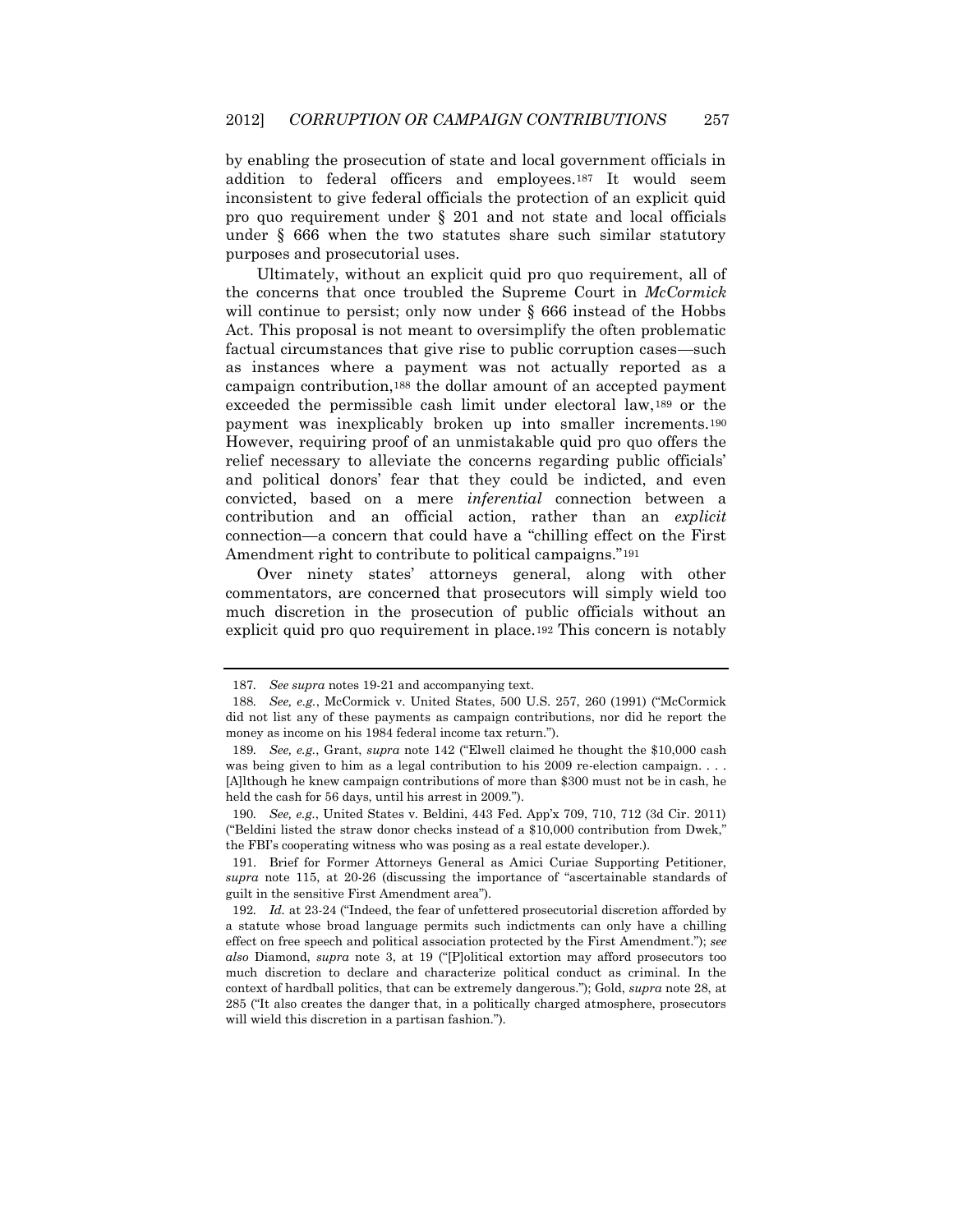voiced in Justice Thomas' dissent in *Evans v. United States*, as it pertained to the Hobbs Act:

Where, as here, those [criminal] boundaries [set by the legislature] are breached, it becomes impossible to tell where prosecutorial discretion ends and prosecutorial abuse, or even discrimination, begins. The potential for abuse, of course, is particularly grave in the inherently political context of public corruption prosecutions.193

Branching off the concern over unhindered prosecutorial discretion is the concern that the public may simply grow too accustomed to accusations of public corruption.<sup>194</sup> Yet all of these concerns, which apply equally in the narrow campaign contribution context, whether under § 666 bribery or the Hobbs Act, can and should be resolved with the implementation of an explicit quid pro quo requirement. Because, just as the Supreme Court characterized it in *McCormick v. United States*, "[t]his formulation defines the forbidden zone of conduct with sufficient clarity."<sup>195</sup> That is, clarity for public officials, political donors, prosecutors, and jurors alike.

#### VII. CONCLUSION

As long as public corruption continues to be the subject of FBI investigations, and even more so as it remains the FBI's criminal priority, the question of whether the federal funds bribery statute requires proof of an explicit quid pro quo in the campaign contribution context will continue to recur. The issue has presented itself twice in just one year in the Third Circuit. Yet, despite the Supreme Court's recognition of the interests at stake and their implementation of the explicit quid pro quo as a means to strike a careful balance between the protection of the American campaign finance system and the prosecution of corrupt public officials, and despite the subsequent distinctions drawn by circuit courts between the campaign and non-campaign contribution context, circuit courts have been reluctant to uniformly incorporate the *McCormick* explicit quid pro quo requirement into the federal funds bribery statute, as they have done with the Hobbs Act. However, with the mutual countervailing interests presented in the narrow campaign contribution context and the parallel use of the Hobbs Act and § 666 bribery in the prosecution of public officials, courts should afford the same protections for federal, state, and local officials alike—namely the requirement that prosecutors demonstrate an explicit, not inferential, quid pro quo. This requirement would provide necessary

<sup>193.</sup> 504 U.S. 255, 296-97 (1992) (Thomas, J., dissenting).

<sup>194</sup>*. See* Diamond, *supra* note 3, at 26 ("Undoubtedly prosecutors require leeway to both dissuade and prosecute officials for bribery, but if the office pursues cases too often with questionable motivation and shaky evidence, the public will eventually grow tired–or worse, will grow accustomed to accusations of corruption . . . .").

<sup>195.</sup> 500 U.S. 257, 273 (1991).